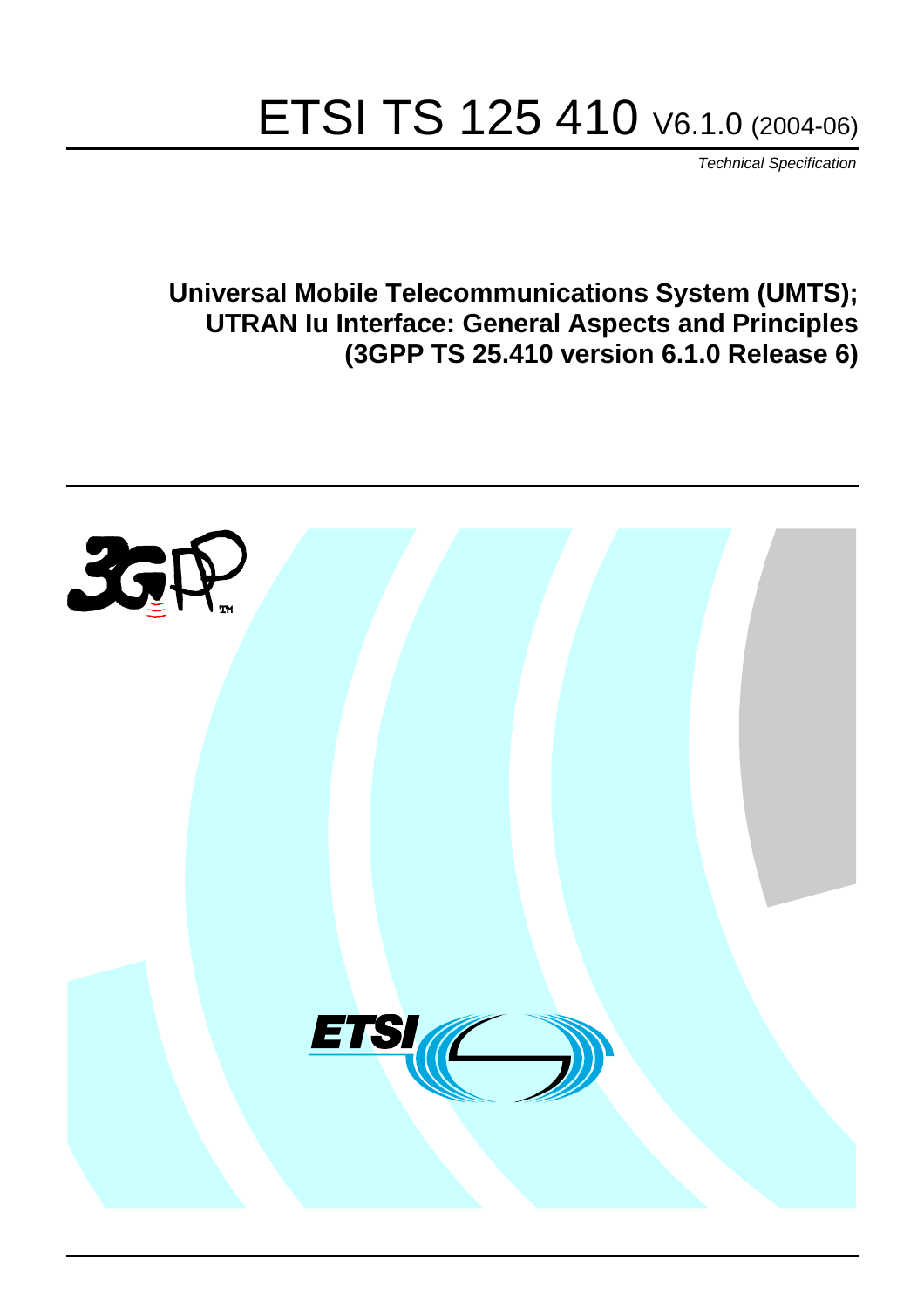Reference RTS/TSGR-0325410v610

> Keywords UMTS

#### **ETSI**

#### 650 Route des Lucioles F-06921 Sophia Antipolis Cedex - FRANCE

Tel.: +33 4 92 94 42 00 Fax: +33 4 93 65 47 16

Siret N° 348 623 562 00017 - NAF 742 C Association à but non lucratif enregistrée à la Sous-Préfecture de Grasse (06) N° 7803/88

#### **Important notice**

Individual copies of the present document can be downloaded from: [http://www.etsi.org](http://www.etsi.org/)

The present document may be made available in more than one electronic version or in print. In any case of existing or perceived difference in contents between such versions, the reference version is the Portable Document Format (PDF). In case of dispute, the reference shall be the printing on ETSI printers of the PDF version kept on a specific network drive within ETSI Secretariat.

Users of the present document should be aware that the document may be subject to revision or change of status. Information on the current status of this and other ETSI documents is available at <http://portal.etsi.org/tb/status/status.asp>

> If you find errors in the present document, send your comment to: [editor@etsi.org](mailto:editor@etsi.org)

#### **Copyright Notification**

No part may be reproduced except as authorized by written permission. The copyright and the foregoing restriction extend to reproduction in all media.

> © European Telecommunications Standards Institute 2004. All rights reserved.

**DECT**TM, **PLUGTESTS**TM and **UMTS**TM are Trade Marks of ETSI registered for the benefit of its Members. **TIPHON**TM and the **TIPHON logo** are Trade Marks currently being registered by ETSI for the benefit of its Members. **3GPP**TM is a Trade Mark of ETSI registered for the benefit of its Members and of the 3GPP Organizational Partners.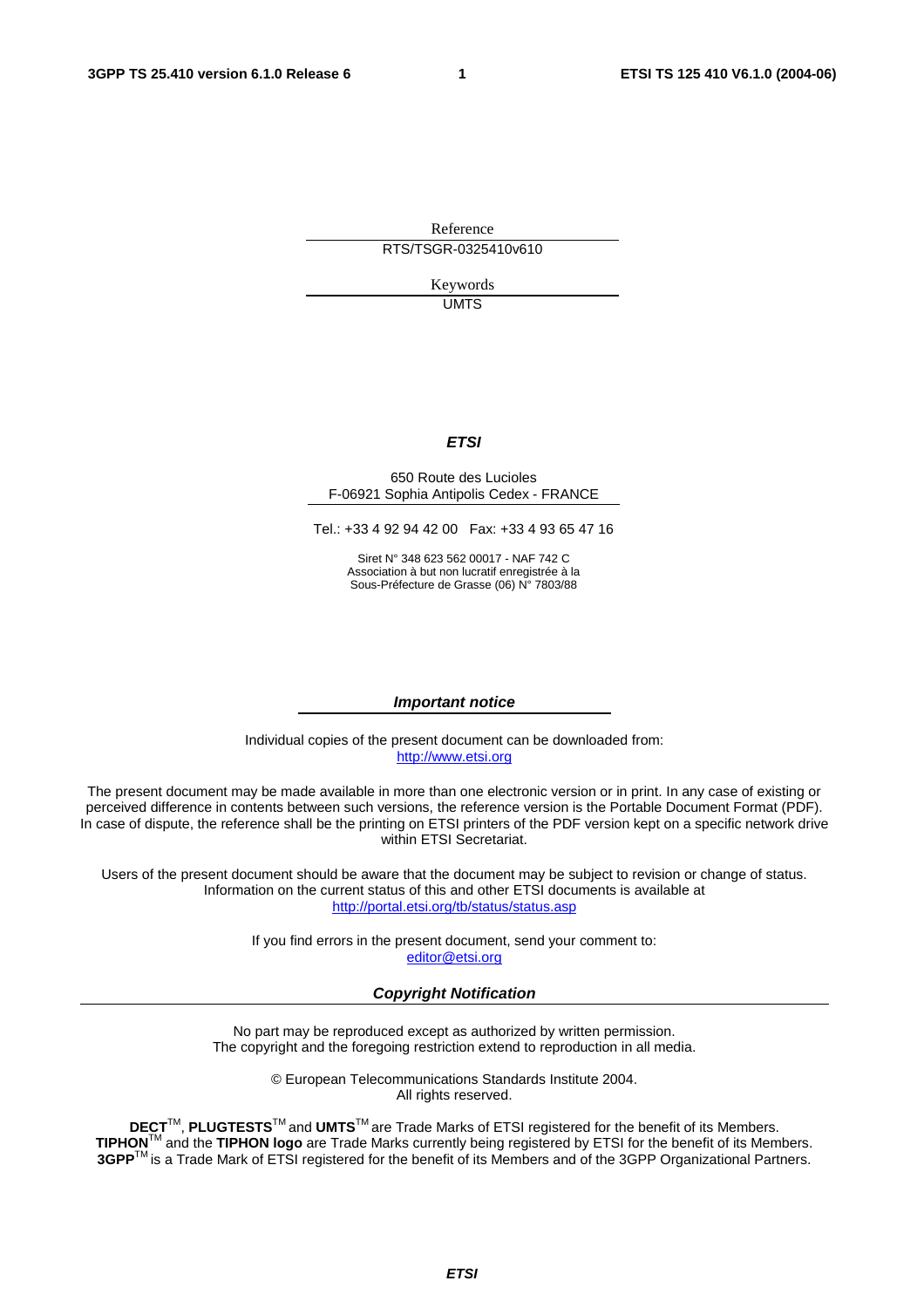## Intellectual Property Rights

IPRs essential or potentially essential to the present document may have been declared to ETSI. The information pertaining to these essential IPRs, if any, is publicly available for **ETSI members and non-members**, and can be found in ETSI SR 000 314: *"Intellectual Property Rights (IPRs); Essential, or potentially Essential, IPRs notified to ETSI in respect of ETSI standards"*, which is available from the ETSI Secretariat. Latest updates are available on the ETSI Web server (<http://webapp.etsi.org/IPR/home.asp>).

Pursuant to the ETSI IPR Policy, no investigation, including IPR searches, has been carried out by ETSI. No guarantee can be given as to the existence of other IPRs not referenced in ETSI SR 000 314 (or the updates on the ETSI Web server) which are, or may be, or may become, essential to the present document.

## Foreword

This Technical Specification (TS) has been produced by ETSI 3rd Generation Partnership Project (3GPP).

The present document may refer to technical specifications or reports using their 3GPP identities, UMTS identities or GSM identities. These should be interpreted as being references to the corresponding ETSI deliverables.

The cross reference between GSM, UMTS, 3GPP and ETSI identities can be found under <http://webapp.etsi.org/key/queryform.asp>.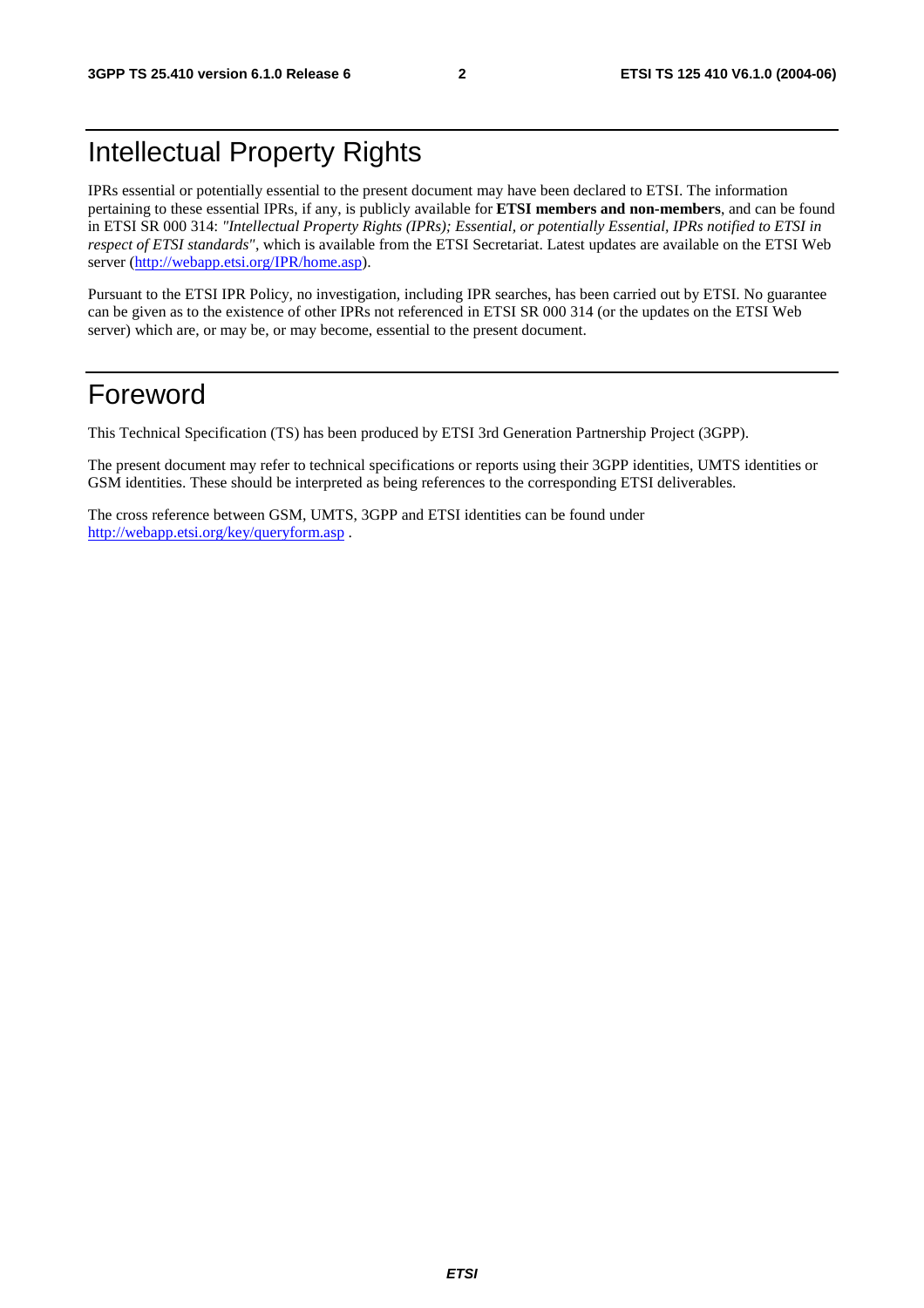$\mathbf{3}$ 

## Contents

| 1          |  |  |  |  |  |  |  |  |
|------------|--|--|--|--|--|--|--|--|
| 2          |  |  |  |  |  |  |  |  |
| 3          |  |  |  |  |  |  |  |  |
| 3.1<br>3.2 |  |  |  |  |  |  |  |  |
| 3.3        |  |  |  |  |  |  |  |  |
| 4          |  |  |  |  |  |  |  |  |
| 4.1        |  |  |  |  |  |  |  |  |
| 4.1.1      |  |  |  |  |  |  |  |  |
| 4.1.2      |  |  |  |  |  |  |  |  |
| 4.1.3      |  |  |  |  |  |  |  |  |
| 4.2        |  |  |  |  |  |  |  |  |
| 4.3        |  |  |  |  |  |  |  |  |
| 4.4        |  |  |  |  |  |  |  |  |
| 4.5        |  |  |  |  |  |  |  |  |
| 4.5.1      |  |  |  |  |  |  |  |  |
| 4.5.1.1    |  |  |  |  |  |  |  |  |
| 4.5.1.1.1  |  |  |  |  |  |  |  |  |
| 4.5.1.1.2  |  |  |  |  |  |  |  |  |
| 4.5.1.1.3  |  |  |  |  |  |  |  |  |
| 4.5.1.1.4  |  |  |  |  |  |  |  |  |
| 4.5.1.2    |  |  |  |  |  |  |  |  |
| 4.5.2      |  |  |  |  |  |  |  |  |
| 4.5.2.1    |  |  |  |  |  |  |  |  |
| 4.5.2.2    |  |  |  |  |  |  |  |  |
| 4.5.2.3    |  |  |  |  |  |  |  |  |
| 4.5.3      |  |  |  |  |  |  |  |  |
| 5          |  |  |  |  |  |  |  |  |
| 5.1        |  |  |  |  |  |  |  |  |
| 5.2        |  |  |  |  |  |  |  |  |
| 5.2.1      |  |  |  |  |  |  |  |  |
| 5.2.2      |  |  |  |  |  |  |  |  |
| 5.2.3      |  |  |  |  |  |  |  |  |
| 5.2.4      |  |  |  |  |  |  |  |  |
| 5.3        |  |  |  |  |  |  |  |  |
| 5.3.1      |  |  |  |  |  |  |  |  |
| 5.3.2      |  |  |  |  |  |  |  |  |
| 5.4        |  |  |  |  |  |  |  |  |
| 5.4.1      |  |  |  |  |  |  |  |  |
| 5.4.2      |  |  |  |  |  |  |  |  |
| 5.4.3      |  |  |  |  |  |  |  |  |
| 5.4.4      |  |  |  |  |  |  |  |  |
| 5.4.5      |  |  |  |  |  |  |  |  |
| 5.4.6      |  |  |  |  |  |  |  |  |
| 5.4.7      |  |  |  |  |  |  |  |  |
| 5.4.8      |  |  |  |  |  |  |  |  |
| 5.5        |  |  |  |  |  |  |  |  |
| 5.5.1      |  |  |  |  |  |  |  |  |
| 5.5.2      |  |  |  |  |  |  |  |  |
| 5.6        |  |  |  |  |  |  |  |  |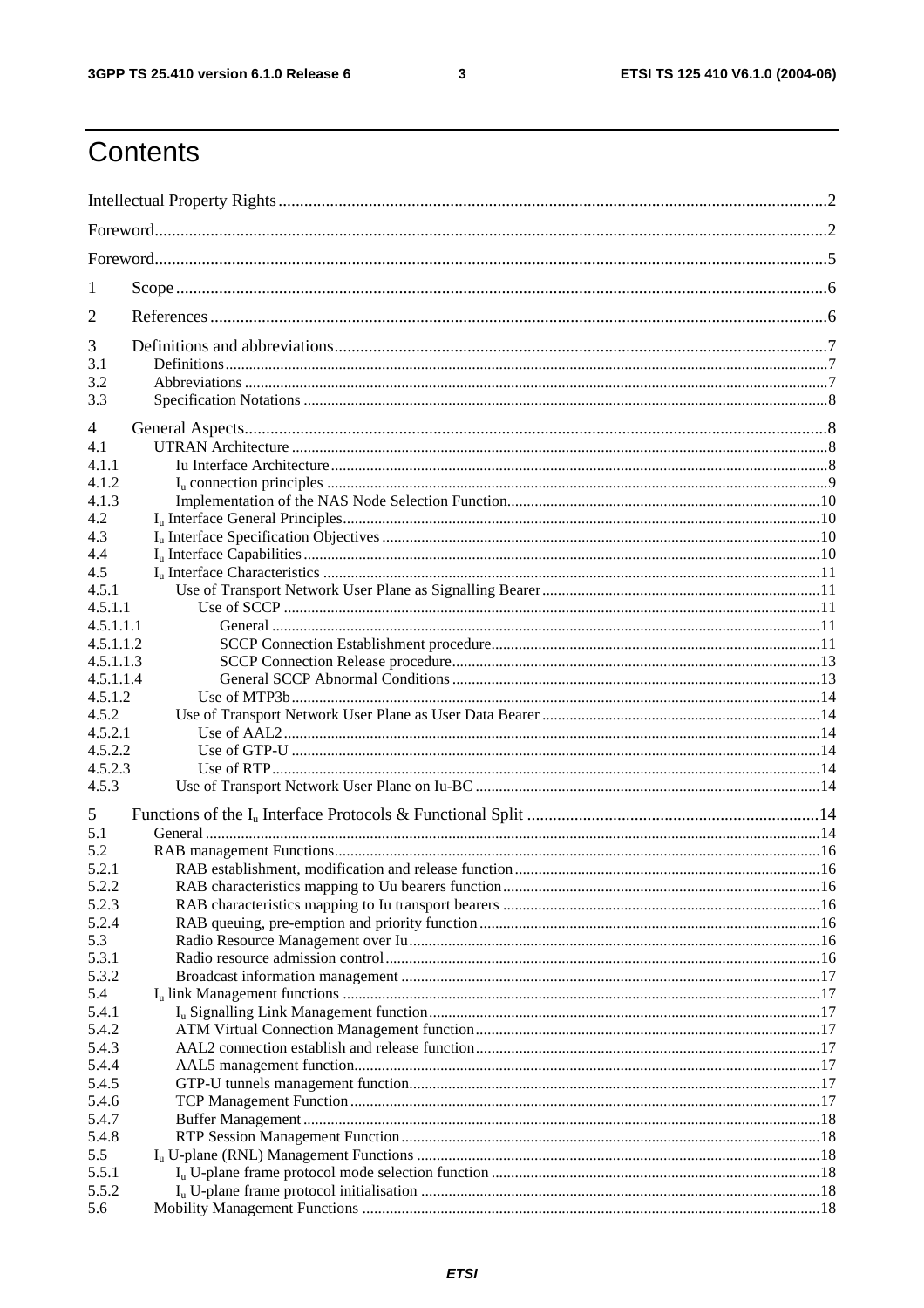| 5.6.1   |                               |  |
|---------|-------------------------------|--|
| 5.6.2   |                               |  |
| 5.6.2.1 |                               |  |
| 5.6.2.2 |                               |  |
| 5.6.2.3 |                               |  |
| 5.6.2A  |                               |  |
| 5.6.3   |                               |  |
| 5.6.4   |                               |  |
| 5.6.5   |                               |  |
| 5.7     |                               |  |
| 5.7.1   |                               |  |
| 5.7.1.1 |                               |  |
| 5.7.1.2 |                               |  |
| 5.7.2   |                               |  |
| 5.7.2.1 |                               |  |
| 5.7.2.2 |                               |  |
| 5.8     |                               |  |
| 5.8.1   |                               |  |
| 5.8.2   |                               |  |
| 5.8.3   |                               |  |
| 5.8.4   |                               |  |
| 5.9     |                               |  |
| 5.9.1   |                               |  |
| 5.9.2   |                               |  |
| 5.9.3   |                               |  |
| 6       |                               |  |
| 6.1     |                               |  |
| 6.2     |                               |  |
| 6.3     |                               |  |
| 6.4     |                               |  |
| 7       |                               |  |
| 7.1     |                               |  |
| 7.2     |                               |  |
| 7.3     |                               |  |
| 7.4     |                               |  |
| 7.5     |                               |  |
| 7.6     |                               |  |
| 7.7     |                               |  |
|         | <b>Annex A (informative):</b> |  |
|         |                               |  |
|         |                               |  |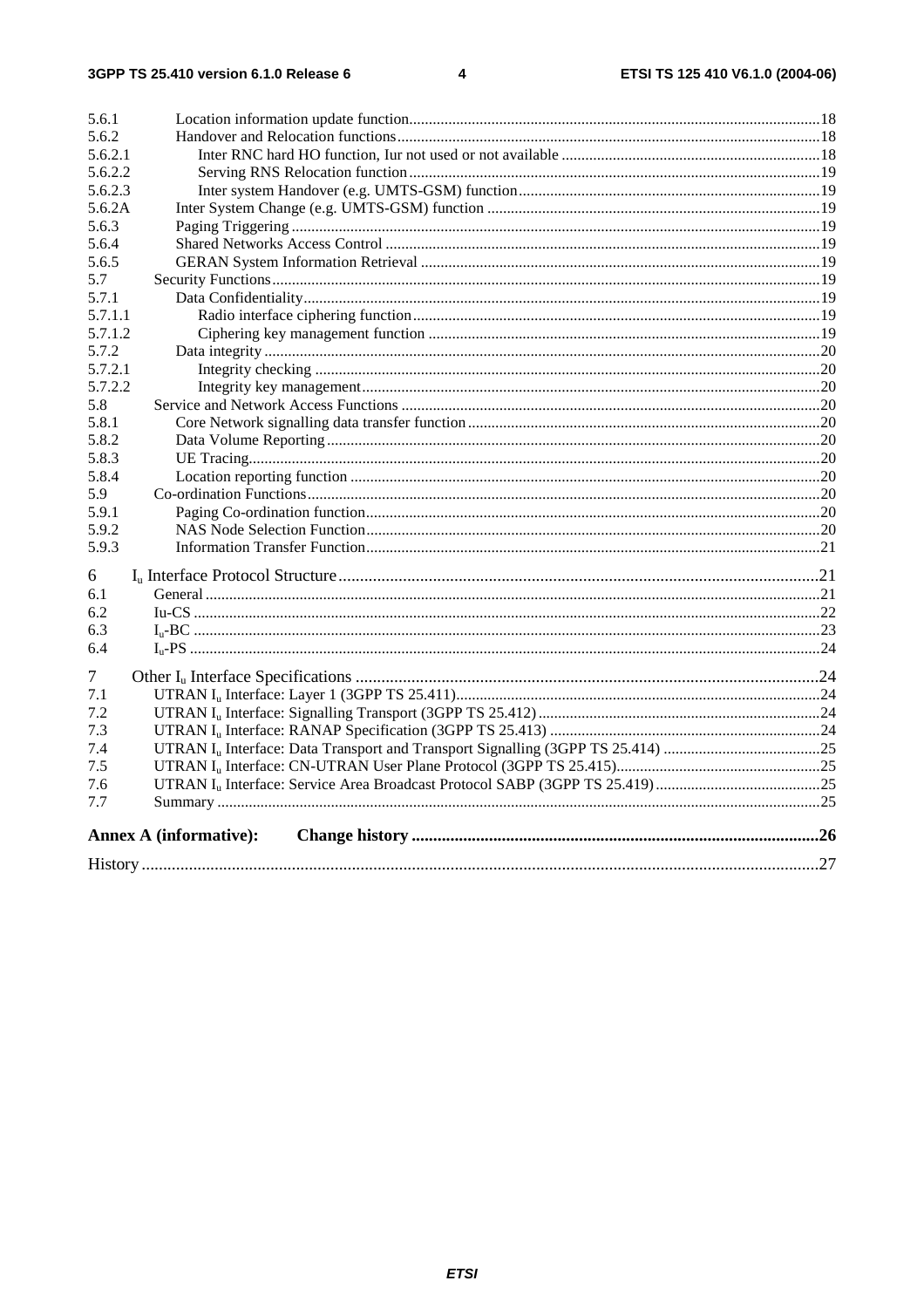## Foreword

This Technical Specification (TS) has been produced by the 3<sup>rd</sup> Generation Partnership Project (3GPP).

The contents of the present document are subject to continuing work within the TSG and may change following formal TSG approval. Should the TSG modify the contents of the present document, it will be re-released by the TSG with an identifying change of release date and an increase in version number as follows:

Version x.y.z

where:

- x the first digit:
	- 1 presented to TSG for information;
	- 2 presented to TSG for approval;
	- 3 or greater indicates TSG approved document under change control.
- y the second digit is incremented for all changes of substance, i.e. technical enhancements, corrections, updates, etc.
- z the third digit is incremented when editorial only changes have been incorporated in the document.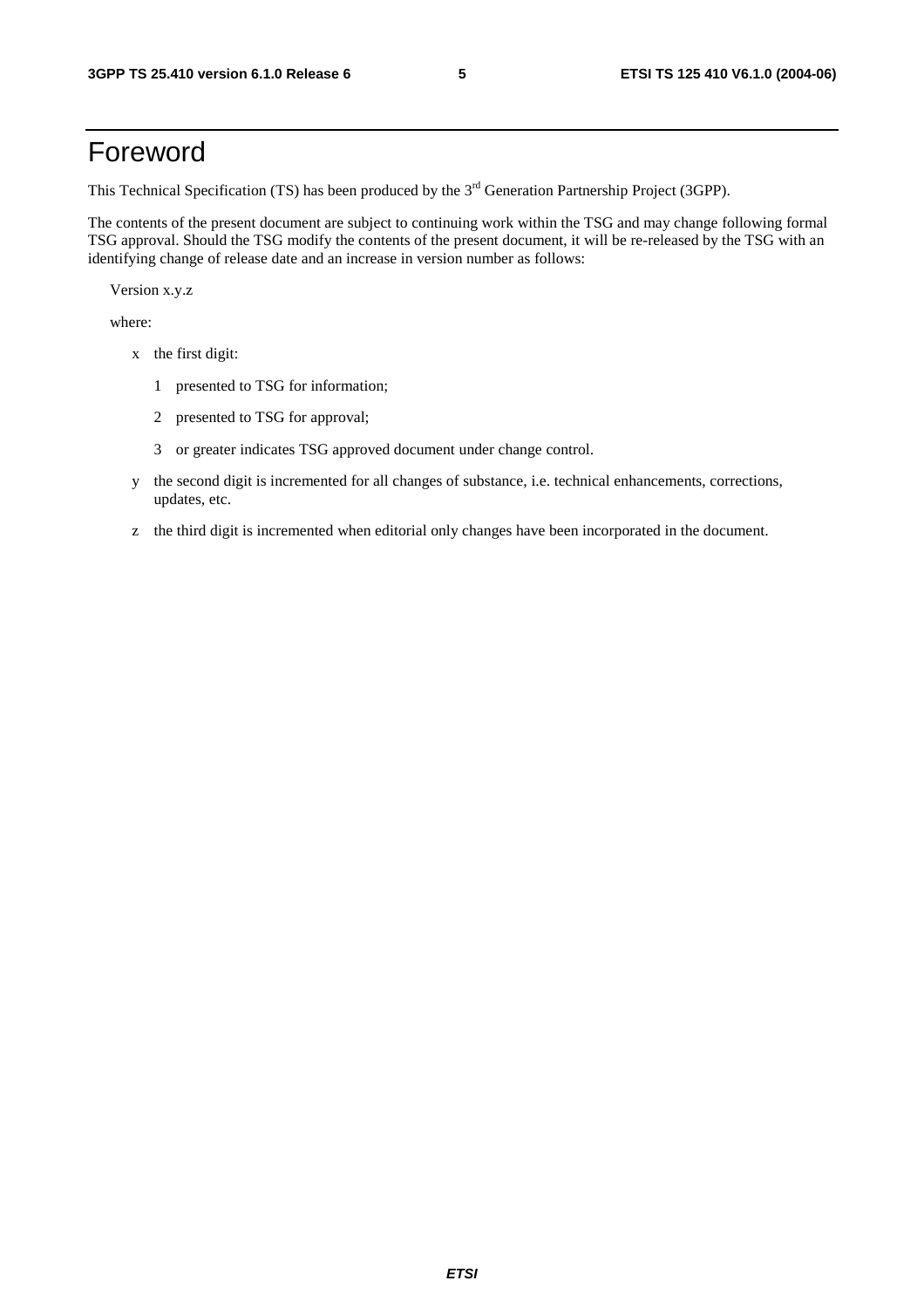### 1 Scope

The present document is an introduction to the 3GPP TS 25.41x series of Technical Specifications that define the Iu interface for the interconnection of Radio Network Controller (RNC) component of the UMTS Terrestrial Radio Access Network (UTRAN) to the Core Network of the UMTS system.

## 2 References

The following documents contain provisions which, through reference in this text, constitute provisions of the present document.

- References are either specific (identified by date of publication, edition number, version number, etc.) or non-specific.
- For a specific reference, subsequent revisions do not apply.
- For a non-specific reference, the latest version applies. In the case of a reference to a 3GPP document (including a GSM document), a non-specific reference implicitly refers to the latest version of that document *in the same Release as the present document*.
- [1] 3GPP TS 25.401: "UTRAN Overall Description".
- [2] 3GPP TR 23.930: "Iu Principles".
- [3] 3GPP TS 23.110: "UMTS Access Stratum Services and Functions".
- [4] 3GPP TS 25.411: "UTRAN Iu Interface Layer 1".
- [5] 3GPP TS 25.412: "UTRAN Iu Interface Signalling Transport".
- [6] 3GPP TS 25.413: "UTRAN Iu Interface RANAP Signalling".
- [7] 3GPP TS 25.414: "UTRAN Iu Interface Data Transport and Transport Signalling"
- [8] 3GPP TS 25.415: "UTRAN Iu Interface User Plane Protocols".
- [9] ITU-T Recommendation Q.711 (07/1996): "Functional description of the signalling connection control part".
- [10] ITU-T Recommendation Q.712 (07/1996): "Definition and function of signalling connection control part messages".
- [11] ITU-T Recommendation Q.713 (07/1996): "Signalling connection control part formats and codes".
- [12] ITU-T Recommendation Q.714 (07/1996): "Signalling connection control part procedures".
- [13] 3GPP TS 23.003: "Numbering, Addressing and Identification".
- [14] 3GPP TS 25.419: "UTRAN Iu Interface: Service Area Broadcast Protocol SABP".
- [15] 3GPP TS 23.153: "Out of Band Transcoder Control; Stage 2".
- [16] ITU-T Recommendation Q.2630.1: "AAL type 2 signalling protocol (Capability Set 1)".
- [17] ITU-T Recommendation Q.2630.2: "AAL type 2 signalling protocol Capability Set 2".
- [18] INTERNET-DRAFT, G. Sidebottom et al, "SS7 MTP3-User Adaptation Layer (M3UA)", draftietf-sigtran-m3ua-12.txt, February 2002.
- [19] IETF RFC 1889(01/1996): "RTP: A Transport Protocol for Real Time Applications".
- [20] IETF RFC 768 (08/1980): "User Datagram Protocol".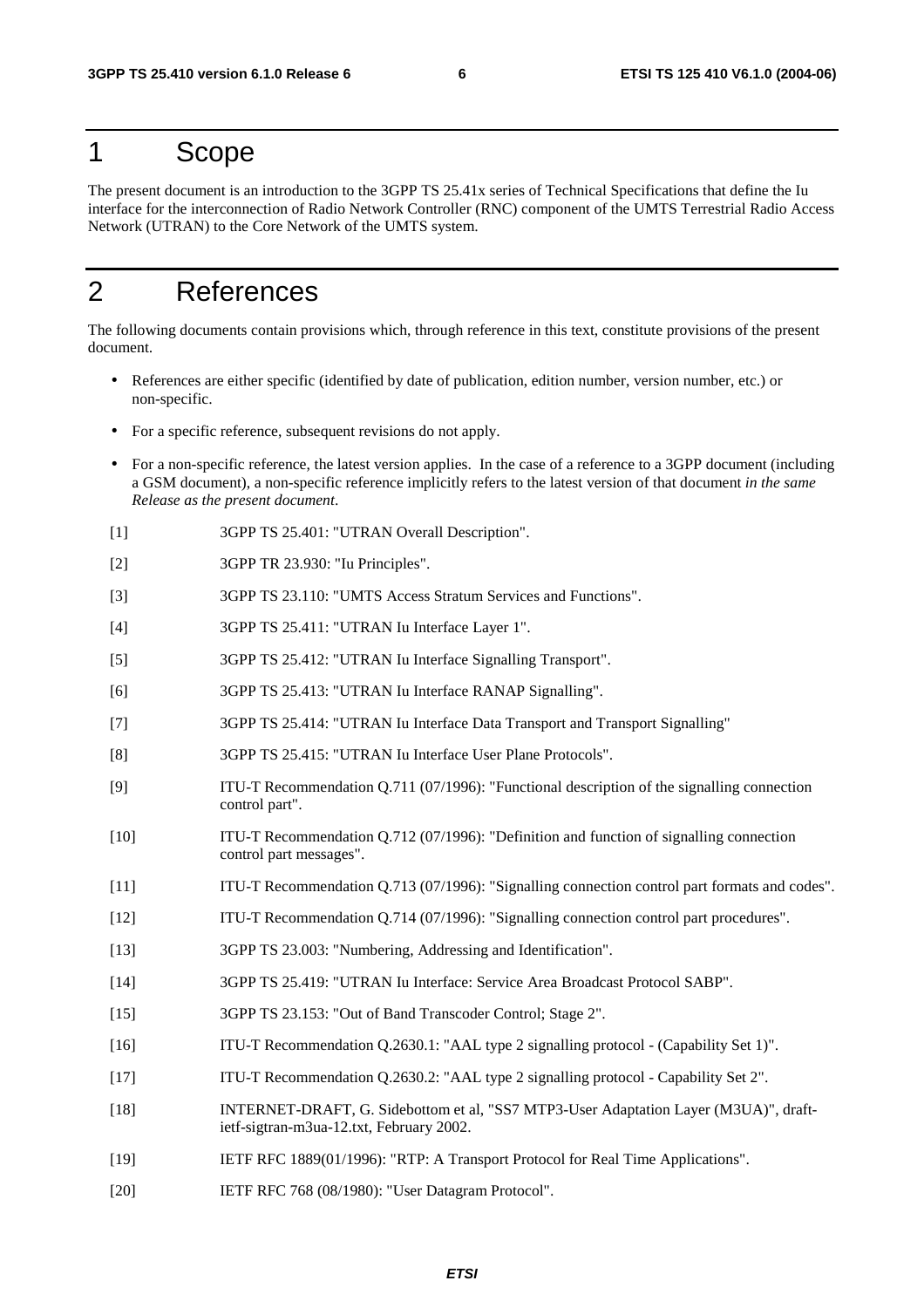- [21] **IETF RFC 793 (09/1981): "TCP, Transmission Control Protocol".**
- [22] **IETF RFC 791 (09/1981): "Internet Protocol".**
- [23] IETF RFC 2460 (12/1998): "Internet Protocol, Version 6 (IPv6) Specification".
- [24] IETF RFC 2960 (10/2000): "Stream Control Transmission Protocol".
- [25] 3GPP TS 23.236: "Intra-domain connection of Radio Access Network (RAN) nodes to multiple Core Network (CN) nodes".

## 3 Definitions and abbreviations

## 3.1 Definitions

For the purposes of the present document, the terms and definitions given in [1] apply.

## 3.2 Abbreviations

For the purposes of the present document, the following abbreviations apply:

| 3G-MSC        | 3 <sup>rd</sup> Generation Mobile Switching Centre   |
|---------------|------------------------------------------------------|
| 3G-SGSN       | 3 <sup>rd</sup> Generation Serving GPRS Support Node |
| AAL           | <b>ATM Adaptation Layer</b>                          |
| <b>ATM</b>    | <b>Asynchronous Transfer Mode</b>                    |
| BC            | <b>Broadcast</b>                                     |
| <b>BSSMAP</b> | Base Station Subsystem Management Application Part   |
| <b>CBS</b>    | <b>Cell Broadcast Service</b>                        |
| CC            | <b>Connection Confirm</b>                            |
| CN            | <b>Core Network</b>                                  |
| <b>CR</b>     | <b>Connection Release</b>                            |
| <b>CREF</b>   | <b>Connection Refusal</b>                            |
| CS            | Circuit Switched                                     |
| <b>GT</b>     | Global Title                                         |
| GTP-U         | <b>GPRS Tunnelling Protocol</b>                      |
| <b>IMSI</b>   | <b>International Mobile Subscriber Identity</b>      |
| IP            | <b>Internet Protocol</b>                             |
| <b>ISDN</b>   | <b>Integrated Services Digital Network</b>           |
| LA            | <b>Location Area</b>                                 |
| M3UA          | MTP3 User Adaptation Layer                           |
| <b>NAS</b>    | Non Access Stratum                                   |
| <b>NACC</b>   | Network Assisted Cell Change                         |
| <b>NNSF</b>   | <b>NAS Node Selection Function</b>                   |
| $O\&M$        | <b>Operation and Maintenance</b>                     |
| <b>PLMN</b>   | <b>Public Land Mobile Network</b>                    |
| <b>PS</b>     | Packet Switched                                      |
| <b>PSTN</b>   | Public Switched Telephone Network                    |
| <b>PVC</b>    | Permanent Virtual Circuit                            |
| QoS           | <b>Quality of Service</b>                            |
| <b>RA</b>     | Routing Area                                         |
| <b>RAB</b>    | Radio Access Bearer                                  |
| <b>RANAP</b>  | Radio Access Network Application Part                |
| <b>RIM</b>    | <b>RAN</b> Information Management                    |
| <b>RLP</b>    | Radio Link Protocol                                  |
| <b>RNC</b>    | Radio Network Controller                             |
| <b>RNL</b>    | Radio Network Layer                                  |
| <b>RRC</b>    | Radio Resource Control                               |
| <b>RTCP</b>   | <b>Real Time Control Protocol</b>                    |
| <b>RTP</b>    | <b>Real Time Protocol</b>                            |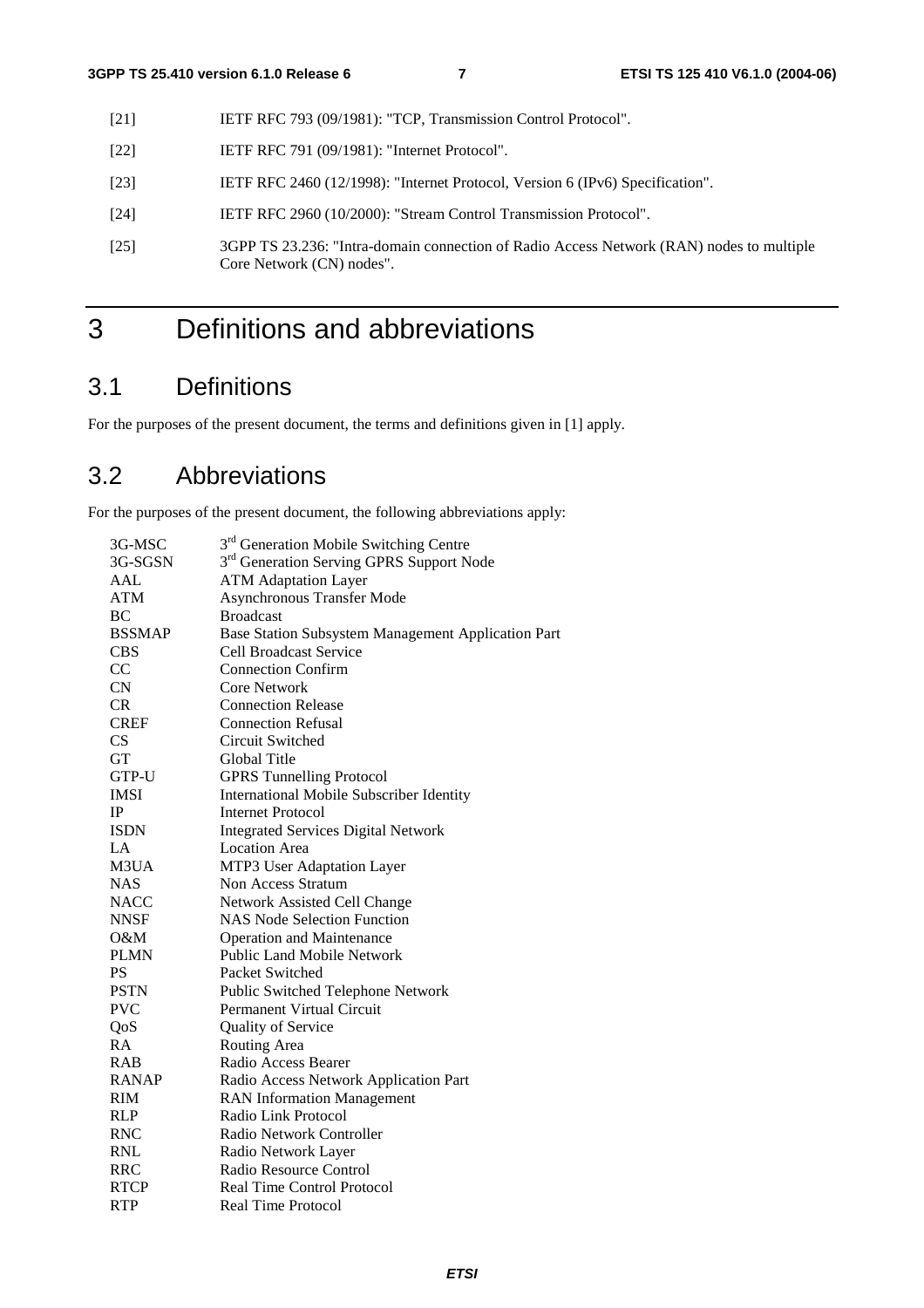| <b>SA</b>    | Service Area                                 |
|--------------|----------------------------------------------|
| <b>SABP</b>  | Service Area Broadcast Protocol              |
| <b>SAP</b>   | Service Access Point                         |
| <b>SCCP</b>  | <b>Signalling Connection Control Part</b>    |
| <b>SCTP</b>  | <b>Stream Control Transmission Protocol</b>  |
| <b>SNA</b>   | <b>Shared Network Area</b>                   |
| <b>SPC</b>   | <b>Signalling Point Code</b>                 |
| <b>SRNS</b>  | Serving Radio Network Subsystem              |
| <b>SSN</b>   | Sub-System Number                            |
| <b>SVC</b>   | Switched Virtual Circuit                     |
| <b>TCP</b>   | <b>Transmission Control Protocol</b>         |
| UE           | User Equipment                               |
| <b>UDP</b>   | <b>User Datagram Protocol</b>                |
| UP           | <b>User Plane</b>                            |
| <b>URA</b>   | <b>UTRAN Registration Area</b>               |
| <b>UTRAN</b> | <b>UMTS Terrestrial Radio Access Network</b> |
| VC.          | Virtual Circuit                              |

## 3.3 Specification Notations

For the purposes of the present document, the following notations apply:

Procedure When referring to a procedure in the specification the Procedure Name is written with the first letters in each word in upper case characters followed by the word "procedure", e.g. Radio Network Layer procedures. Message When referring to a message in the specification the MESSAGE NAME is written with all letters in upper case characters followed by the word "message", e.g. RADIO LINK SETUP REQUEST message. Frame When referring to a control or data frame in the specification the CONTROL/DATA FRAME NAME is written with all letters in upper case characters followed by the words "control/data frame", e.g. DCH transport frame.

## 4 General Aspects

### 4.1 UTRAN Architecture

#### 4.1.1 Iu Interface Architecture

The overall UMTS architecture and UTRAN architectures are described in [1]. This subclause specifies only the architecture of the Iu interface, and shall not constrain the network architecture of either Core or Radio Access Networks.

The  $I_{\rm u}$  interface is specified at the boundary between the Core Network and UTRAN. Figure 4.1 depicts the logical division of the  $I_{\rm u}$  interface. From the Iu perspective, the UTRAN access point is an RNC.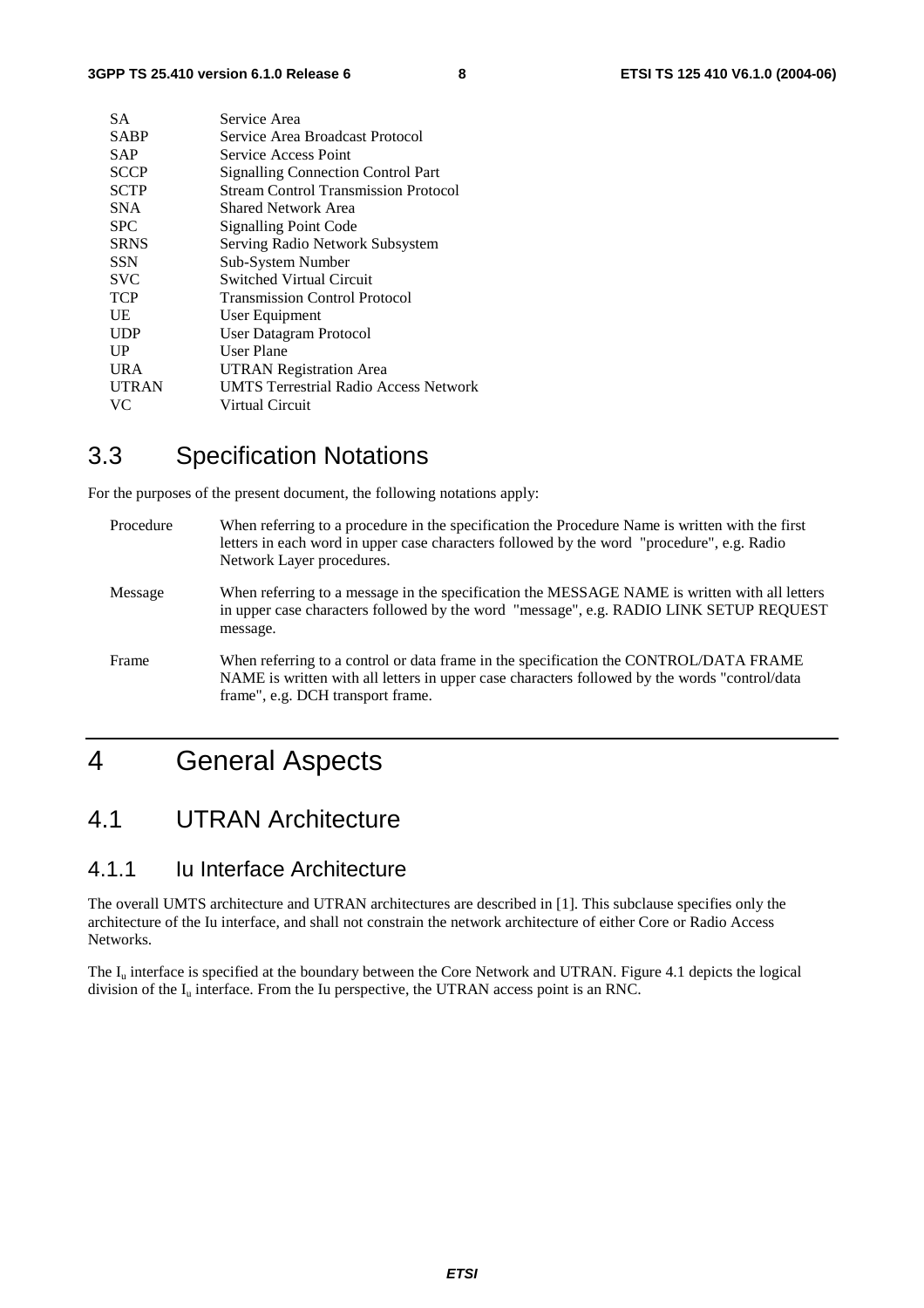

#### **Iu Interface**

#### **Figure 4.1: Iu Interface Architecture**

The Iu interface towards the PS-domain of the core network is called Iu-PS, and the Iu interface towards the CS-domain is called Iu-CS. The differences between Iu-CS and Iu-PS are treated elsewhere in the present document. The Iu interface to the Broadcast domain is called Iu-BC.

There shall not be more than one Iu interface (Iu-PS) towards the PS-domain from any one RNC– except where the NNSF is used, see subclause 4.1.3. Each RNC shall not have more than one Iu interface (Iu-CS) towards its default CN node within the CS domain, but may also have further Iu interfaces (Iu-CS) towards other CN nodes within the CS domain. (See [6] for definition of Default CN node.) These further Iu interfaces (Iu-CS) shall only be used as a result of intra-MSC inter-system handover or SRNS relocation, in the case the anchor CN node directly connects to the target RNC. There may also be more than one Iu interface towards the CS-Domain if the NNSF is used – see subclause 4.1.3. There shall not be more than one Iu interface (Iu-BC) from an RNC towards the Broadcast domain.

In the separated core network architecture, this means that there shall be separate signalling and user data connections towards the PS and CS domains – this applies in both transport and radio network layers.

In the combined architecture, there shall be separate connections in the user plane towards the PS and CS domains (in both transport and radio network layers). In the control plane, there shall be separate SCCP connections to the two logical domains.

In either architecture, there can be several RNCs within UTRAN and so UTRAN may have several  $I_u$  access points towards the Core Network. As a minimum, each Iu access point (in UTRAN or CN) shall independently fulfil the requirements of the relevant Iu specifications (25.41x series – see clause 7).

#### 4.1.2 Iu connection principles

The Iu interface has a hierarchical architecture where one higher layer entity controls several lower layer entities. The hierarchy for the CN - UTRAN signalling connection end points is described below:

- Each CN Access Point may be connected to one or more UTRAN Access Points.
- For the PS domain, each UTRAN Access Point shall not be connected to more than one CN Access Point except where the NNSF is used, see subclause 4.1.3.
- For the CS domain, each UTRAN Access Point may be connected to one or more CN Access Points.
- For the BC domain, each UTRAN Access Point may be connected to one CN Access Point only.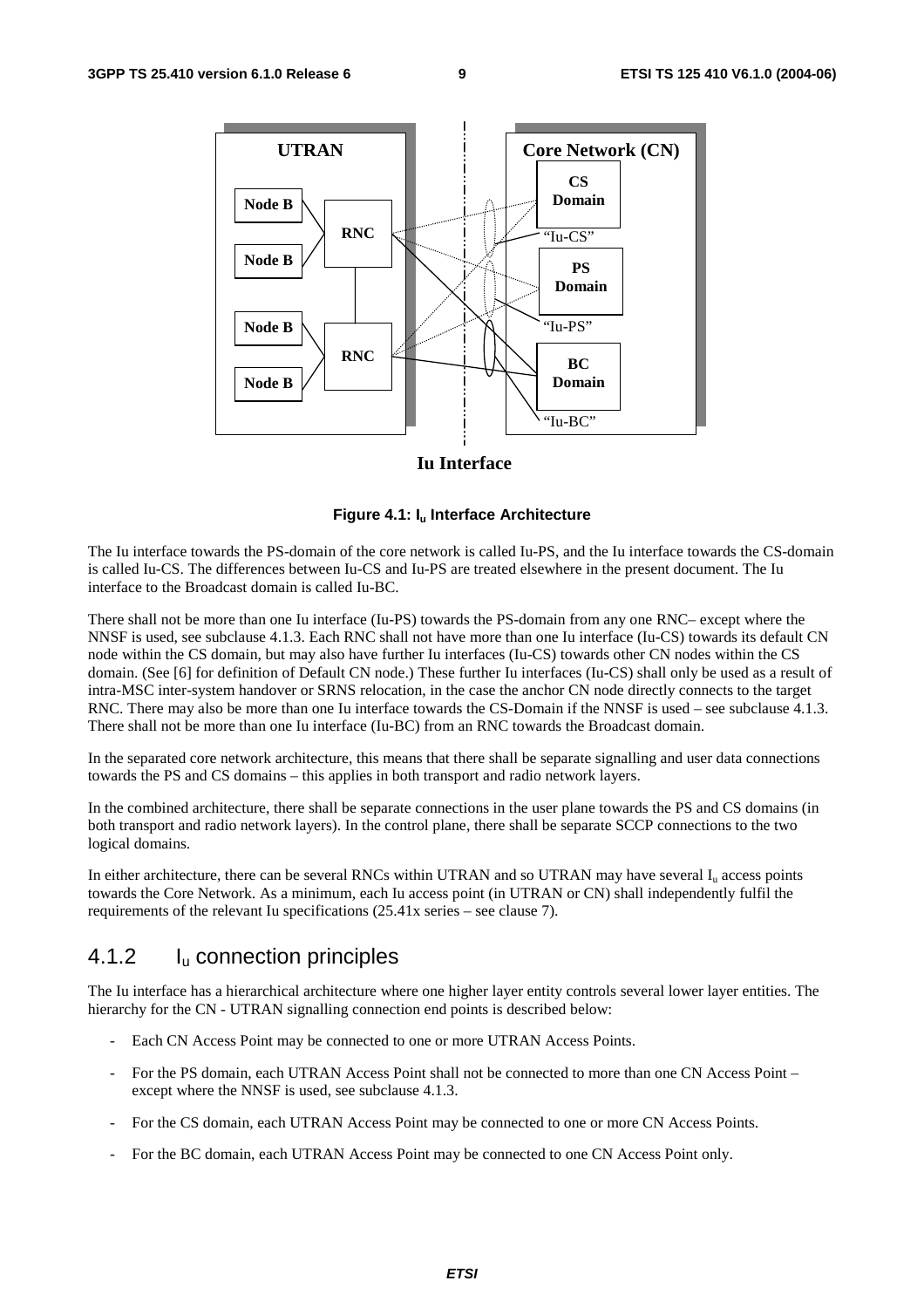#### 4.1.3 Implementation of the NAS Node Selection Function

The optional NAS Node Selection Function (NNSF) is described in [x1].

If the NAS Node Selection Function is used by an RNC:

There may be more than one Iu interface (Iu-CS) towards the CS domain and/or more than one Iu interface (Iu-PS) towards the PS-domain from this RNC.

## 4.2 I<sub>u</sub> Interface General Principles

From a UTRAN perspective, maximising the commonality of the various protocols that flow on the Iu interface is desirable. This means at the minimum that:

- A common set of radio access bearer services will be offered by UTRAN to the Core Network nodes, regardless of their type (e.g. 3G-MSC or 3G-SGSN).

There will be a common functional split between UTRAN and the Core Network nodes, regardless of their type (e.g. 3G-MSC or 3G-SGSN).

Signalling in the radio network control plane shall not depend on the specific choice of transport layers.

### 4.3 I<sub>u</sub> Interface Specification Objectives

The following objectives are partly derived from [2].

The  $I<sub>u</sub>$  interface shall be specified such that it can support:

- the interconnection of RNCs with Core Network Access Points within a single PLMN.
- the interconnection of RNCs with Core Network Access Points irrespective of the manufacturer of any of the elements.
- all UMTS services.

The  $I_{\text{u}}$  interface shall facilitate the use of the same RNC, MSC or SGSN in all PLMNs.

The  $I_{\text{u}}$  interface shall facilitate the sharing of transport technology between Iu-PS and Iu-BC.

The  $I_u$  interface shall allow interworking to the GSM Core Network.

Independence between the protocol layers and between control and user planes shall be maintained on the Iu interface.

The  $I_{\text{u}}$  interface shall allow independent evolution of technologies within the Core, Radio Access and Transport Networks.

The  $I_u$  interface shall allow separate evolution of O&M facilities.

The  $I_{\nu}$  interface shall be standardised as an open and multi-vendor interface.

The Iu interface specifications shall facilitate the migration of some services from the CS-domain to the PS-domain. In particular, the RANAP protocol shall be common to both PS and CS domains, and the  $I<sub>u</sub>$  user plane protocol(s) shall be independent of the core network domain (PS or CS), except where a specific feature is only required for one domain.

### 4.4 Iu Interface Capabilities

The following capabilities are derived from the requirements described in [2].

The  $I_{\text{u}}$  interface supports:

- procedures to establish, maintain and release Radio Access Bearers;
- procedures to perform SRNS relocation, intra-system handover, inter-system handover and inter-system change;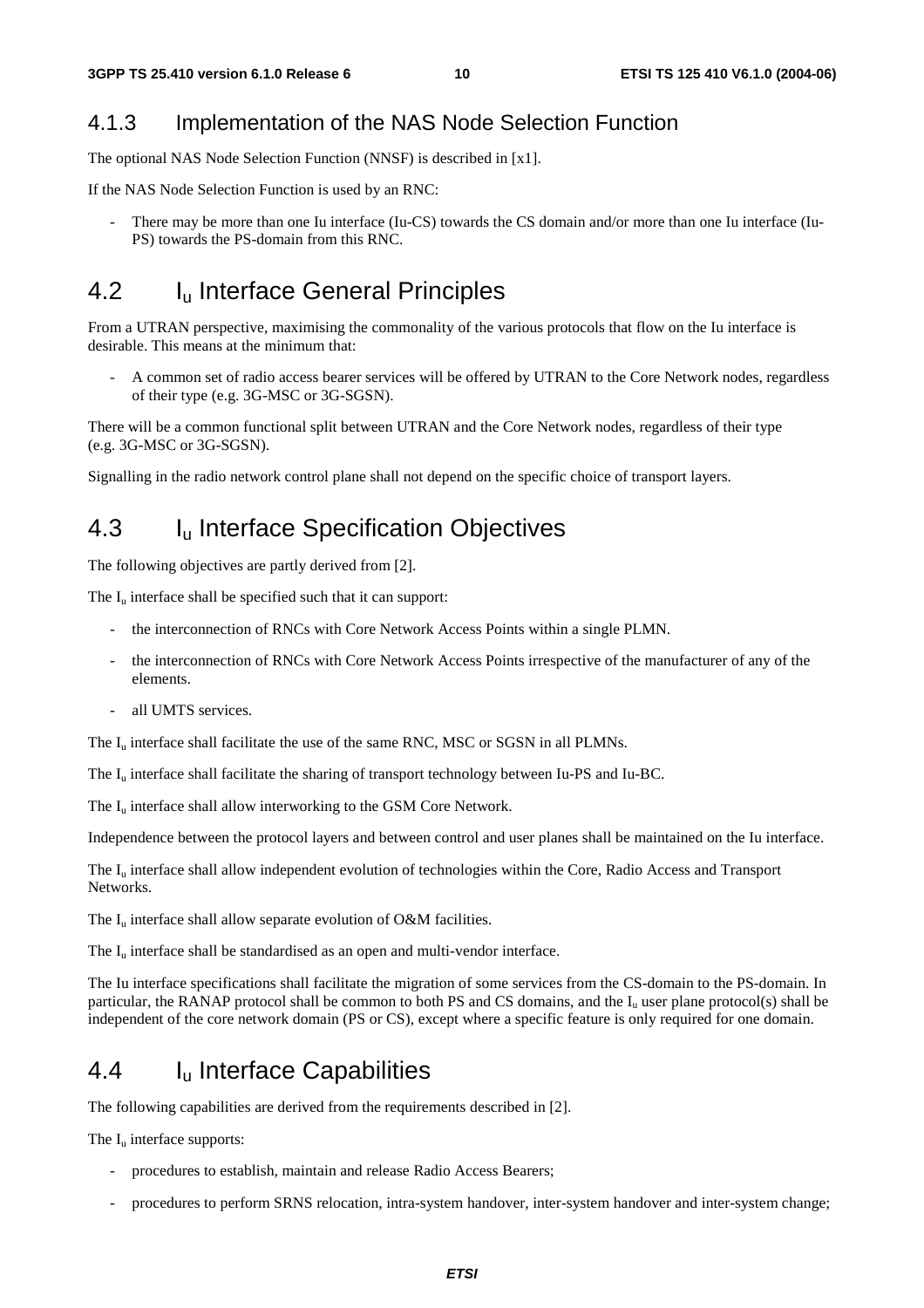- procedures to support the Cell Broadcast service;
- a set of general procedures, not related to a specific UE;
- the separation of each UE on the protocol level for user specific signalling management;
- the transfer of NAS signalling messages between UE and CN;
- location services by transferring requests from the CN to UTRAN, and location information from UTRAN to CN. The location information may comprise a geographical area identifier or global co-ordinates with uncertainty parameters;
- simultaneous access to multiple CN domains for a single UE;
- mechanisms for resource reservation for packet data streams.

## 4.5 Iu Interface Characteristics

### 4.5.1 Use of Transport Network User Plane as Signalling Bearer

4.5.1.1 Use of SCCP

#### 4.5.1.1.1 General

The SCCP is used to support signalling messages between the CNs and the RNC. One user function of the SCCP, called Radio Access Network Application Part (RANAP), is defined. The RANAP uses one signalling connection per active UE and CN for the transfer of layer 3 messages.

Both connectionless and connection-oriented procedures are used to support the RANAP. TS 25.413 explains whether connection oriented or connectionless services should be used for each layer 3 procedure.

RANAP may use SSN, SPC and/or GT and any combination of them as addressing schemes for the SCCP. Which of the available addressing scheme to use for the SCCP is an operator matter.

When GT addressing is utilised, the following settings shall be used:

- SSN Indicator  $= 1$  (RANAP SSN as defined in [13] shall always be included).
- Global Title Indicator  $= 0100$  (GT includes translation type, numbering plan, encoding scheme and nature of address indicator).
- Translation Type =  $0000 0000$  (not used).
- Numbering Plan =  $0001$  (E.163/4).
- Nature of Address Indicator = 000 0100 (International Significant Number).
- Encoding Scheme  $= 0001$  or 0010 (BCD, odd or even).
- Routing indicator = 0 or 1 (route on GT or PC/SSN).

When used, the GT shall be the E.164 address of the relevant node.

The following subclauses describe the use of SCCP connections for RANAP transactions. Subclause 4.5.1.2 describes the connection establishment procedures. Subclause 4.5.1.3 describes the connection release procedures. Subclause 4.5.1.4 describes abnormal conditions.

#### 4.5.1.1.2 SCCP Connection Establishment procedure

A new SCCP connection is established when information related to the communication between a UE and the network has to be exchanged between RNC and CN, and no SCCP connection exists between the CN and the RNC involved, for the concerned UE.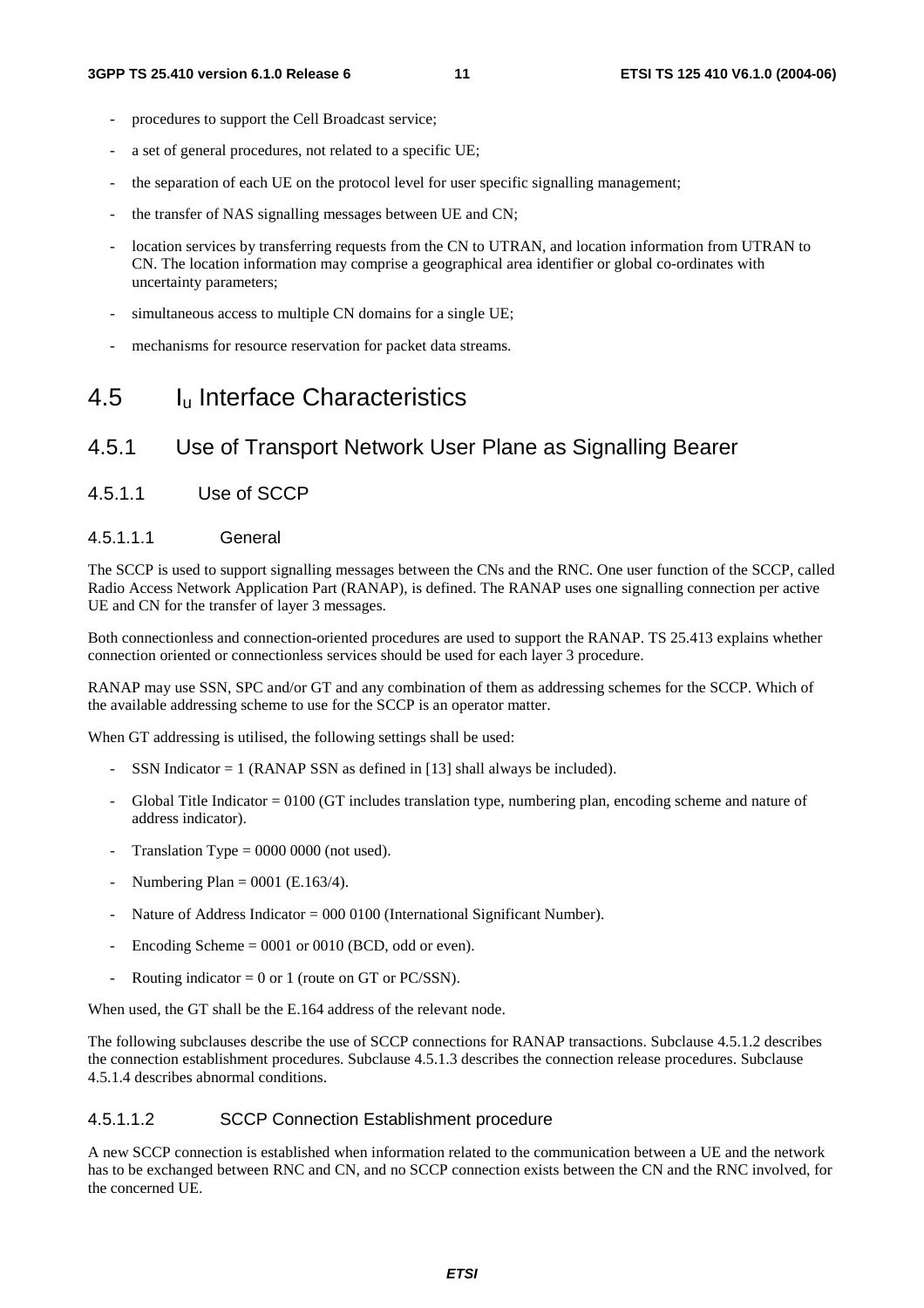Various SCCP connection establishment cases have to be distinguished:

- i) RNC Initiated SCCP Signalling Connection;
- ii) CN Initiated SCCP Signalling Connection.

The above cases are the only cases currently identified for SCCP connection establishment. Others may emerge in the future.

4.5.1.1.2.1 Establishment procedure in case i

The SCCP signalling connection establishment is initiated, by the RNC, at the reception of the first layer 3 non access stratum message from the UE.

#### **Initiation**

The RNC sends SCCP CONNECTION REQUEST message to the Core Network. A RANAP message shall be included in the user data field of the SCCP CONNECTION REQUEST message when the RANAP message size is less than or equal to the maximum size of the user data field in the SCCP CONNECTION REQUEST message. When the RANAP message is longer than the maximum size, the user data field shall not be included in the SCCP CONNECTION REQUEST message.

#### **Termination**

- **successful outcome** 
	- The SCCP CONNECTION CONFIRM message, which may optionally contain a connection oriented RANAP message in the user data field, is returned to the RNC.
- **unsuccessful outcome** 
	- If the SCCP signalling connection establishment fails, an SCCP CONNECTION REFUSAL message will be sent back to the RNC. This message may contain a RANAP message in the user data field.

For more information on how the RANAP procedure Initial UE Message is handled, please see the elementary procedure Initial UE Message in TS 25.413 [6].

```
RNC CN
CR {SSN=RANAP, a1=x, RANAP message or no user data} 
   -------------------------------------------> 
  CC {a1=y,a2=x, RANAP message or no user data} 
    <------------------------------------------ 
                       or 
    CREF{a2=x, RANAP message or no user data} 
    <------------------------------------------ 
           a1 = source local reference, 
        a2 = destination local reference, 
    x = SCCP connection reference at the RNC,
     y = SCCP connection reference at the CN.
```


#### 4.5.1.1.2.2 Establishment procedure in case ii

The SCCP signalling connection establishment is initiated, by the Core Network, in connection with performing a Relocation.

#### **Initiation**

The Core Network initiates the connection establishment by sending an SCCP CONNECTION REQUEST message to the RNC. Optionally, a RANAP message may be included in the user data field of the SCCP CONNECTION REQUEST message.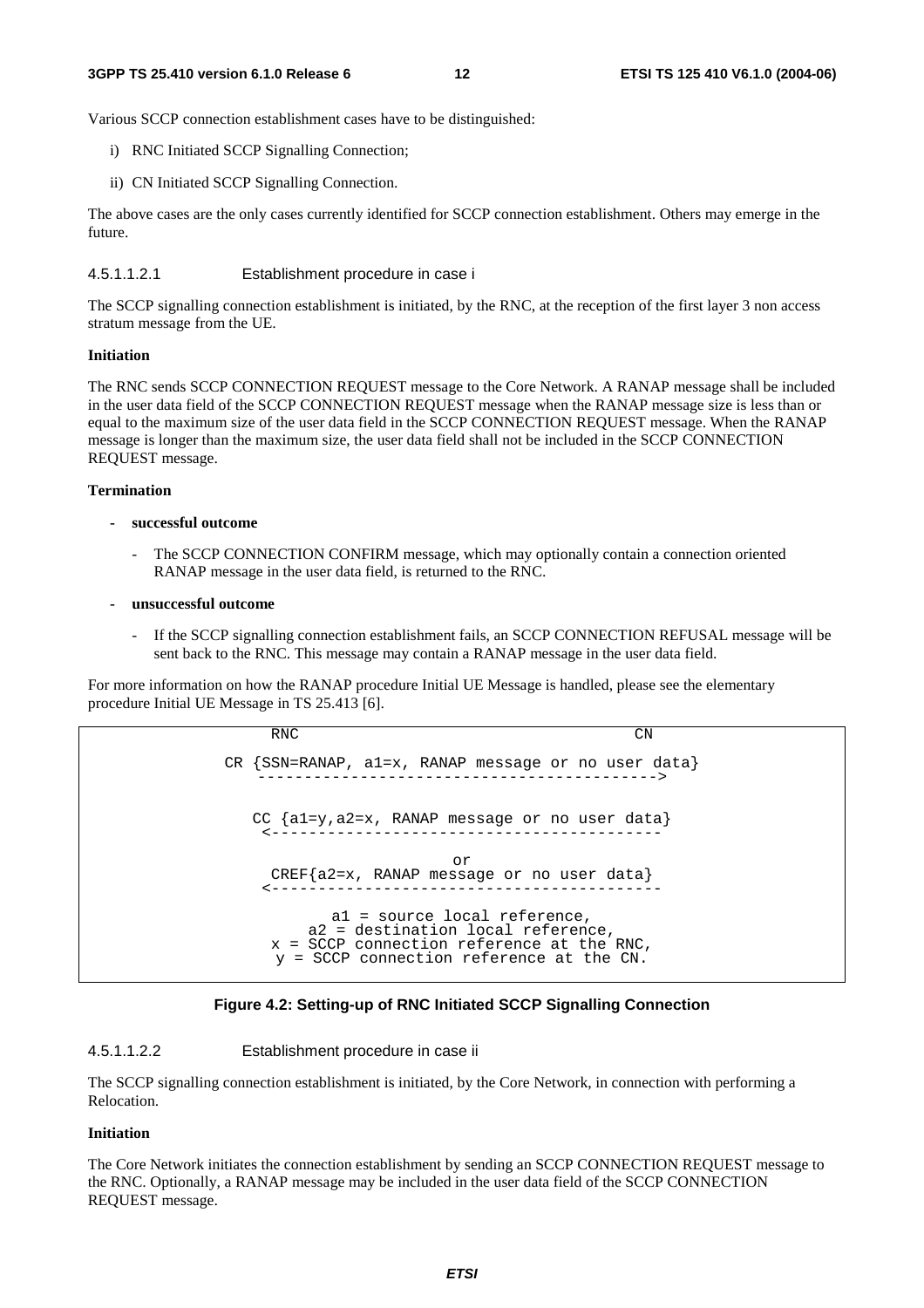#### **Termination**

- **successful outcome** 
	- The SCCP CONNECTION CONFIRM message, which may optionally contain a connection oriented RANAP message in the user data field, is returned to the Core Network.
- **unsuccessful outcome** 
	- If the SCCP signalling connection establishment fails, an SCCP CONNECTION REFUSAL message will be sent back to the Core Network. This message may contain a RANAP message in the user data field.

RNC CN CR {SSN=RANAP, a1=y,RANAP message or no user data} <----------------------------------------- CC {a1=x, a2=y, RANAP message or no user data} ------------------------------------------> or CREF{a2=y, RANAP message or no user data} ------------------------------------------> a1 = source local reference, a2 = destination local reference, x = SCCP connection reference at the RNC, y = SCCP connection reference at the CN.



#### 4.5.1.1.3 SCCP Connection Release procedure

This procedure is always initiated at the Core Network side in normal release case.

An SCCP connection is released when the CN realises that a given signalling connection is no longer required.

The CN sends a SCCP RELEASED message.

The procedure may be initiated at the Core Network side and the RNC side in any abnormal release case.

#### 4.5.1.1.4 General SCCP Abnormal Conditions

If a user-out-of-service information or signalling-point-inaccessible information is received by the RANAP, no new attempt to establish SCCP connections towards the affected point code will be started until the corresponding user-inservice information or signalling-point-accessible information is received.

When a user-out-of-service information or signalling-point-inaccessible is received by the RNC, an optional timer may be started. When the timer expires, all the SCCP connections towards the affected point code will be released. When the user-in-service or signalling-point-accessible is received, the timer is stopped.

If for any reason an SCCP connection is released, the optional timer expires or a connection refusal is received while any of the RANAP procedures are being performed or while a dedicated resource is still allocated, the following actions are taken:

#### **At RNC:**

- Any RNC procedure relating to that connection is abandoned.
- The UTRAN resources allocated to the connection are released.

#### **At Core Network:**

The resources associated with the SCCP connection are cleared as soon as possible.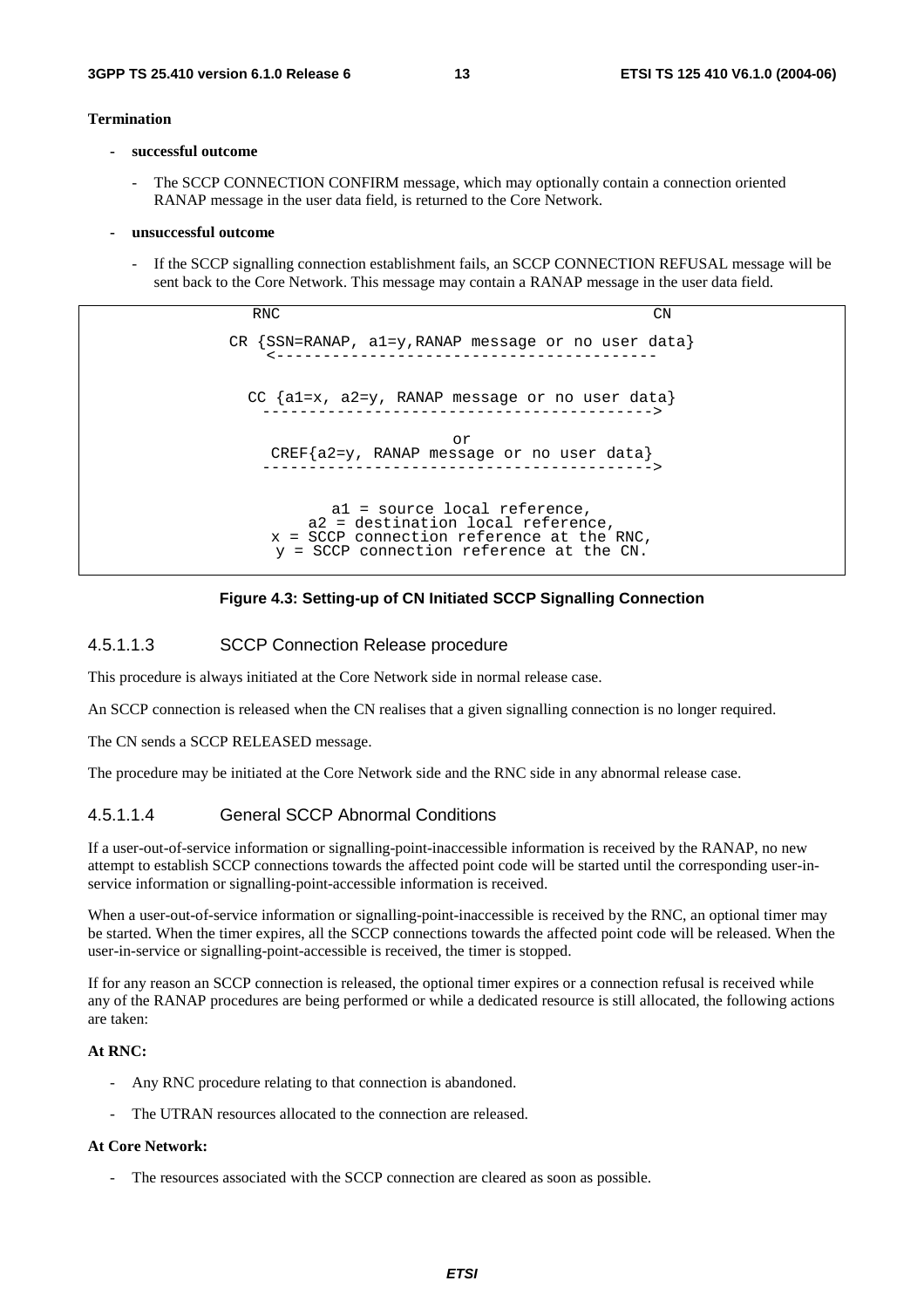#### 4.5.1.2 Use of MTP3b

- For a given MSC, the RNC shall be able to access RANAP and ALCAP either under the same MTP3b destination point code, or under different point codes;
- For a given RNC, the MSC shall be able to access RANAP and ALCAP either under the same MTP3b destination point code, or under different point codes.

#### 4.5.2 Use of Transport Network User Plane as User Data Bearer

#### 4.5.2.1 Use of AAL2

In the ATM transport option AAL2 is used as the user data bearer towards the CS domain.

Q.2630.2 is used as the protocol for dynamically setup AAL-2 connections over Iu towards the CS domain. Q.2630.2 adds new optional capabilities to Q.2630.1.

#### 4.5.2.2 Use of GTP-U

GTP-U is used as the user data bearer towards the PS domain.

RANAP Signalling is used to establish, modify and release the GTP-U tunnels towards the PS domain.

#### 4.5.2.3 Use of RTP

RTP/UDP/IP is used as the user data bearer towards the CS domain in the IP transport option. The use of RTCP [x2] is optional.

RANAP Signalling is used to establish, modify and release RTP sessions towards the CS domain.

#### 4.5.3 Use of Transport Network User Plane on Iu-BC

TCP/IP is used as the bearer for the radio network layer protocol over  $I_u$ -BC.

The TCP connection is normally established by the CN using standard TCP procedures.

A new TCP connection is established by the RNC only when there is information (e.g. failure or restart indications) that needs to be sent from RNC to the CN, and there is no existing TCP connection. The RNC shall establish the connection using standard TCP procedures.

The node that established the connection shall release the TCP connection.

## 5 Functions of the I<sub>u</sub> Interface Protocols & Functional **Split**

### 5.1 General

This subclause defines the functional split between the core network and the UMTS radio access network. In addition, the possible interaction between the functions is defined. The functional split is shown in table 5.1.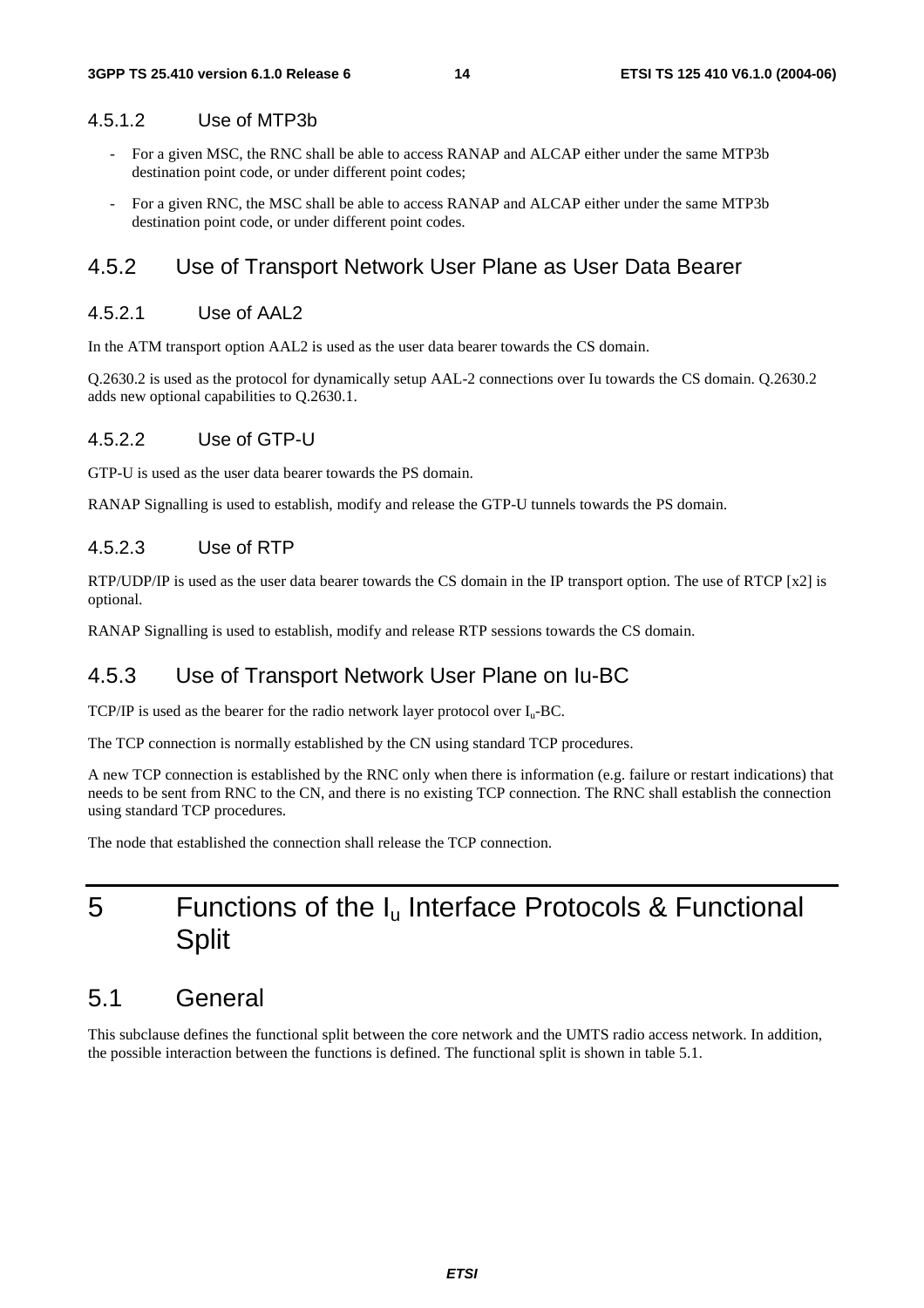| <b>Function</b>                                      | <b>UTRAN</b>                    | <b>CN</b>               |
|------------------------------------------------------|---------------------------------|-------------------------|
| <b>RAB management functions:</b>                     |                                 |                         |
| RAB establishment, modification and release          |                                 | X                       |
| RAB characteristics mapping $I_u$ transmission       | $\frac{\mathsf{X}}{\mathsf{X}}$ |                         |
| bearers                                              |                                 |                         |
| RAB characteristics mapping Uu bearers               | X                               |                         |
| RAB queuing, pre-emption and priority                | $\overline{\mathsf{x}}$         | х                       |
|                                                      |                                 |                         |
| <b>Radio Resource Management functions:</b>          |                                 |                         |
| Radio Resource admission control                     | <u>Х</u>                        |                         |
| <b>Broadcast Information</b>                         | $\overline{\mathsf{x}}$         | Χ                       |
|                                                      |                                 |                         |
| Iu link Management functions:                        |                                 |                         |
| I <sub>u</sub> signalling link management            | Χ                               | X                       |
| ATM VC management                                    | Χ                               | Χ                       |
| AAL2 establish and release                           | $\overline{\mathsf{x}}$         | $\overline{\mathsf{x}}$ |
| AAL5 management                                      | $\overline{\mathsf{x}}$         | $\overline{\mathsf{x}}$ |
| GTP-U Tunnels management                             | X                               | Χ                       |
| <b>TCP Management</b>                                | $\overline{\mathsf{x}}$         | $\overline{\mathsf{x}}$ |
| <b>Buffer Management</b>                             | X                               |                         |
|                                                      |                                 |                         |
| Iu U-plane (RNL) Management:                         |                                 |                         |
| I <sub>u</sub> U-plane frame protocol management     |                                 | х                       |
| I <sub>u</sub> U-plane frame protocol initialization | x                               |                         |
| <b>Mobility management functions:</b>                |                                 |                         |
| Location information reporting                       | Χ                               | X                       |
| Handover and Relocation                              |                                 |                         |
| Inter RNC hard HO, lur not used or not available     | X                               | X                       |
| Serving RNS Relocation (intra/inter MSC)             | $\overline{\mathsf{x}}$         | $\overline{\mathsf{x}}$ |
| Inter system hard HO (UMTS-GSM)                      | $\overline{\mathsf{x}}$         | $\overline{\mathsf{x}}$ |
| Inter system Change (UMTS-GSM)                       | X                               | $\overline{\mathsf{x}}$ |
| Paging Triggering                                    |                                 | $\overline{\mathsf{x}}$ |
| <b>GERAN System Information Retrieval</b>            | X                               | Χ                       |
| <b>Security Functions:</b>                           |                                 |                         |
| Data confidentiality                                 |                                 |                         |
| Radio interface ciphering                            | Χ                               |                         |
| Ciphering key management                             |                                 | Χ                       |
| User identity confidentiality                        | X                               | X                       |
| Data integrity                                       |                                 |                         |
| Integrity checking                                   | Χ                               |                         |
| Integrity key management                             |                                 | х                       |
|                                                      |                                 |                         |
| <b>Service and Network Access functions:</b>         |                                 |                         |
| CN Signalling data                                   | Χ                               | X                       |
| Data Volume Reporting                                | $\overline{\mathsf{x}}$         |                         |
| <b>UE Tracing</b>                                    | $\overline{\mathsf{x}}$         | Χ                       |
| Location reporting                                   | Χ                               | Χ                       |
|                                                      |                                 |                         |
| I <sub>u</sub> Co-ordination functions:              |                                 |                         |
| Paging co-ordination                                 | Χ                               | х                       |
| NAS Node Selection Function                          | $\overline{\mathsf{x}}$         |                         |

#### **Table 5.1: Iu interface functional split**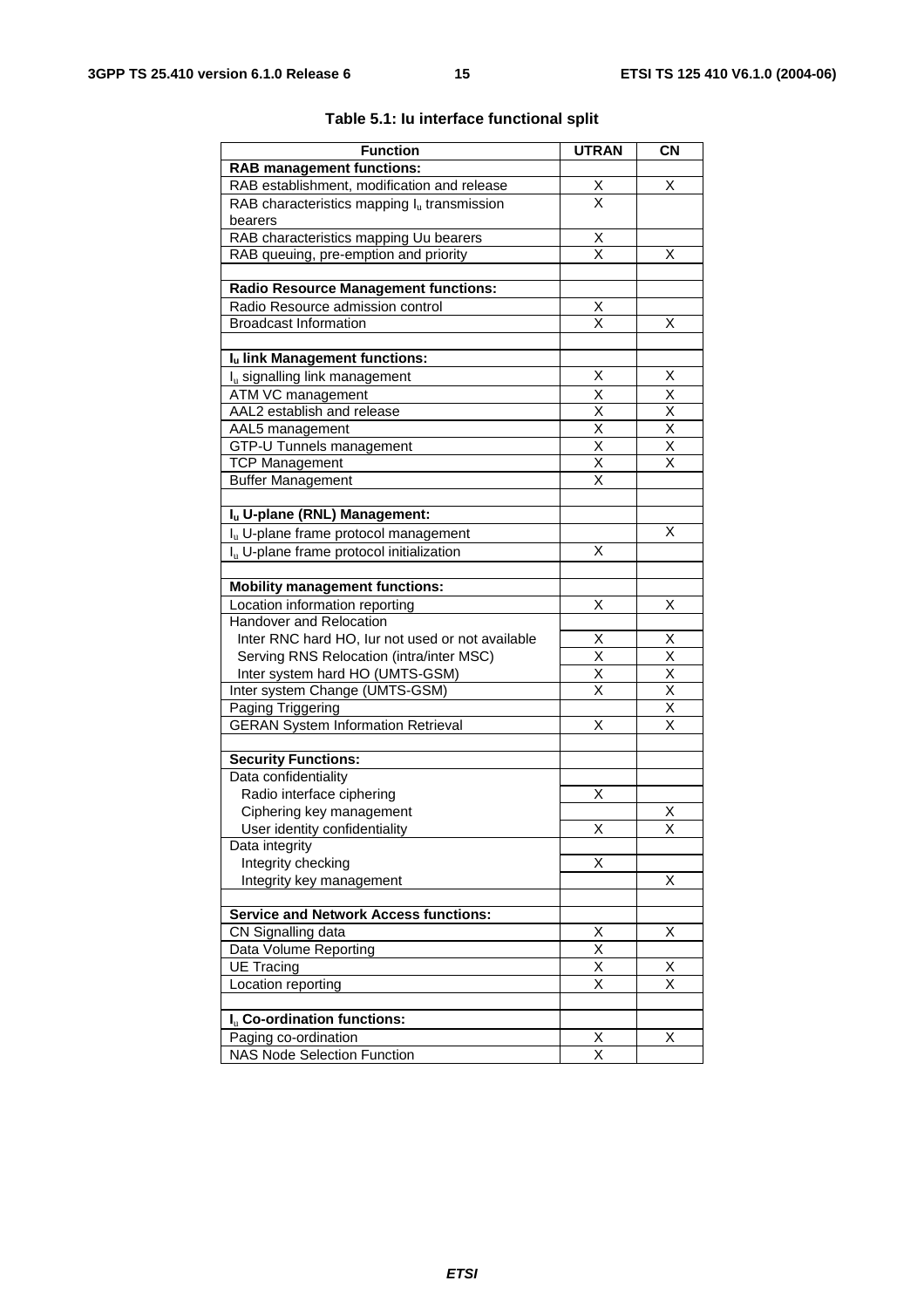## 5.2 RAB management Functions

### 5.2.1 RAB establishment, modification and release function

The RAB, Radio Access Bearer, is defined to be set-up between UE and CN. Depending on subscription, service, requested QoS etc. different types of RABs will be used. It is the CN that controls towards the UTRAN the establishment, modification or release of a RAB. Furthermore, the CN selects the type of the transport bearer, i.e. ATM or IP.

The RAB identity is allocated by CN by mapping the value for the NAS Binding information (from the actual protocol IE for the respective CN domain) to the RAB ID as specified in [3]. The RAB identity is globally significant on both the radio bearer and on the Iu bearer for a given UE in a particular CN domain.

RAB establishment, modification and release is a CN initiated function.

RAB establishment, modification and release is a UTRAN executed function.

RAB release request is a UTRAN initiated function, triggered when UTRAN e.g. fails to keep the RAB established with the UE.

### 5.2.2 RAB characteristics mapping to Uu bearers function

The RAB characteristics mapping function is used to map the radio access bearers to the Uu bearers. The mapping is performed during the establishment of the RAB. UTRAN shall perform the mapping between the bearers.

RAB mapping to Uu transmission bearers is a UTRAN function.

### 5.2.3 RAB characteristics mapping to Iu transport bearers

The RAB characteristics mapping function is used to map the radio access bearers to the Iu interface transport bearers. The mapping is performed during the establishment of the RAB.

UTRAN shall perform this mapping between the bearers if AAL2 is used, since it is the UTRAN that establishes the AAL2 connections.

In case of RAB towards the PS domain, UTRAN shall perform the mapping between the radio access bearers and the IP layer.

RAB characteristics mapping to Iu transport bearers is a UTRAN function.

### 5.2.4 RAB queuing, pre-emption and priority function

The allocation/retention priority level of a RAB is determined by the CN based on e.g. subscription information, QoS information etc. Accordingly, the CN shall request RAB establishment or modification with an indication of the priority level and the pre-emption capability of that RAB and the queuing vulnerability. Queuing and resource pre-emption shall be performed by UTRAN accordingly.

RAB queuing, pre-emption and allocation/retention priority handling is a UTRAN controlled function.

RAB queuing, pre-emption and allocation/retention priority setting is a CN function.

### 5.3 Radio Resource Management over Iu

#### 5.3.1 Radio resource admission control

When UTRAN receives a request to establish or modify a radio access bearer from the CN, the current radio resource situation is analysed and the admission control either accepts or rejects the request. This is called "Radio resource admission control" and is handled by the UTRAN. If the request is queued, it is handled by the RAB queuing, preemption and priority function.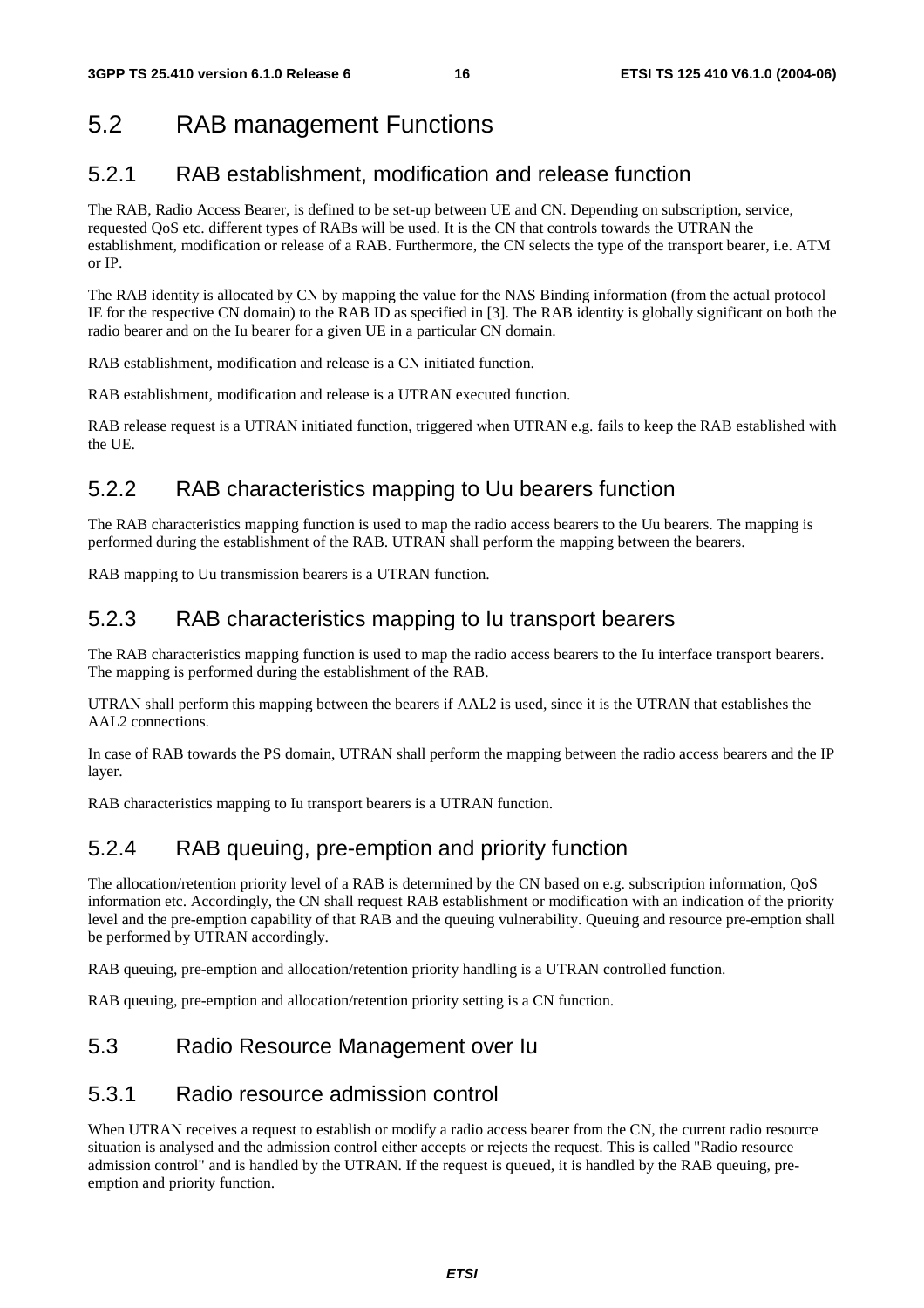### 5.3.2 Broadcast information management

This function consists in the broadcast from network toward UE of some information in the coverage area of the whole network or different parts of the network.

There are two kinds of Broadcast information management. UTRAN broadcast information, and Cell Broadcast information management. All UTRAN broadcast information management shall be handled locally within UTRAN. All Cell Broadcast information is controlled by CN and executed by UTRAN.

## 5.4 I<sub>u</sub> link Management functions

### 5.4.1 **I**<sub>u</sub> Signalling Link Management function

The I<sub>u</sub> signalling link management function provides a reliable transfer of the radio network signalling between UTRAN and CN. Both CN and UTRAN manage the function.

This function is in particular responsible for Iu signalling connection establishment, which can be established either by the CN or the RNC and for  $I_u$  signalling connection release, which is controlled by CN possibly upon UTRAN request.

#### 5.4.2 ATM Virtual Connection Management function

This function refers to handling of ATM Virtual Connections (VCs) between CN and UTRAN.

This function shall be used to establish, maintain and release the ATM VCs. For permanent VCs, it is regarded to be an O&M function.

This function also includes the selection of a Virtual Circuit to be used for a particular RAB. The selection of ATM VC upon an Iu radio access bearer service request, shall be done by UTRAN. The selected VC shall fulfil the requirements of the request. The VC may consist of several sublinks: such as SCCP connections, AAL2 connections or IP flows.

### 5.4.3 AAL2 connection establish and release function

This function is used to establish and release the AAL type 2 connections between CN and UTRAN upon an Iu radio access bearer service request. Both UTRAN and CN are taking part in the establishment of AAL2 connection. UTRAN shall initiate both establishment and release of AAL2 connections. In abnormal cases, the CN may also initiate release of AAL2 connections. The use of AAL2 for Iu transmission bearers depends on type of CN.

### 5.4.4 AAL5 management function

AAL5 connections between CN and UTRAN shall be pre-configured at system initialisation. Basic configuration is PVCs. For user data, SVC is possible.

The AAL5 management is a function handled by both the CN and the UTRAN.

#### 5.4.5 GTP-U tunnels management function

This function is used to establish and release GTP-U tunnels between CN and UTRAN upon a radio access bearer service request. This involves assigning a tunnel identifier for each direction and the creation of a context containing the tunnel information. The tunnel identifier for the downlink is allocated by the UTRAN, and the tunnel identifier for the uplink is allocated by the CN. Both CN and UTRAN should maintain the context. The use of GTP-U for I<sub>u</sub> transport bearers depends on type of CN.

#### 5.4.6 TCP Management Function

This function is used to establish and release the TCP connections between CN and UTRAN over Iu-BC.

The TCP management function exists in both UTRAN and CN.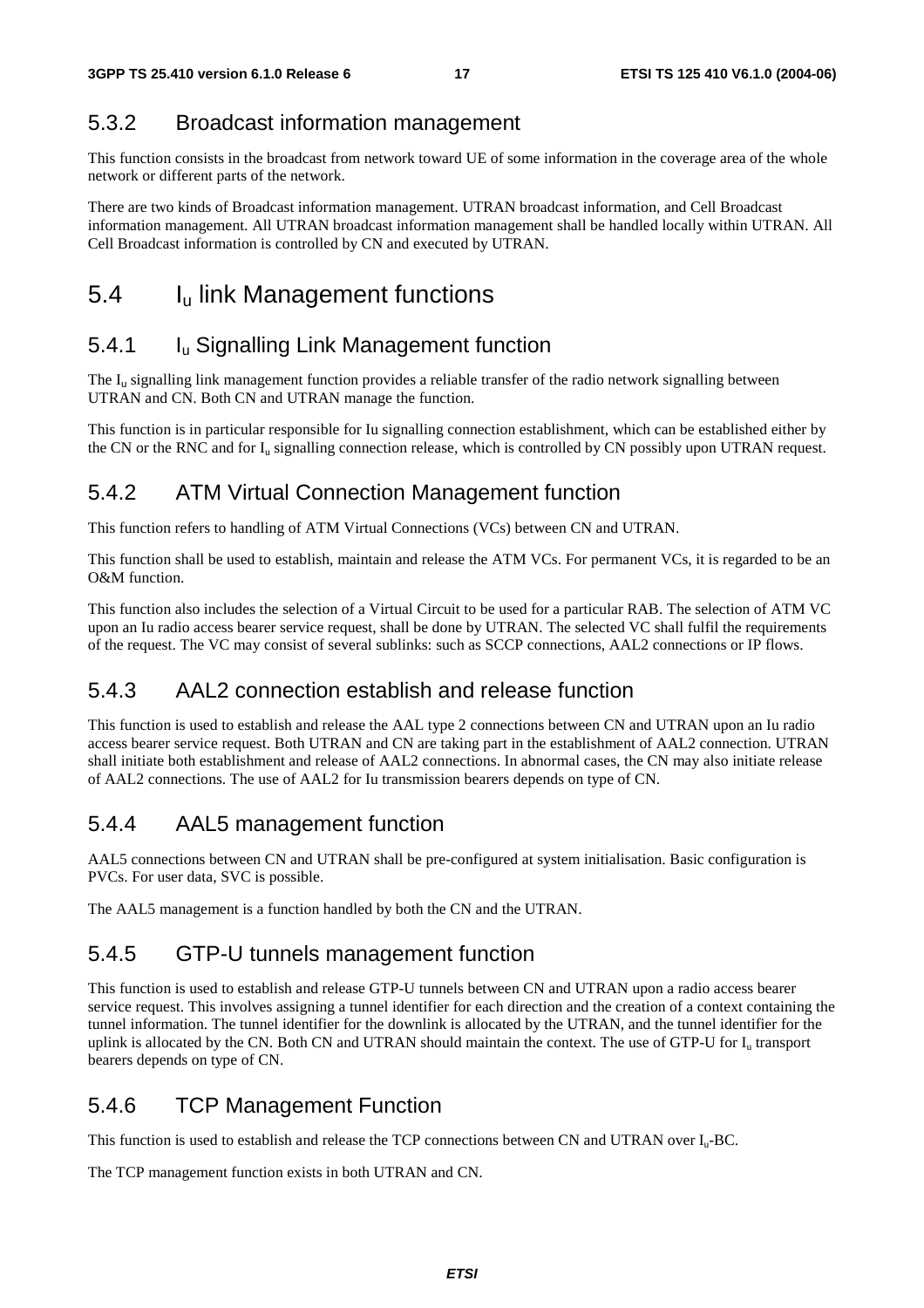### 5.4.7 Buffer Management

Congestion control shall be performed over the Iu user plane using buffer management and no flow control.

This function includes buffers to store received packet data units that at reception can not be processed due to e.g. congestion. In UTRAN, there must be a buffer management function handling received packets from the peer CN node.

The used mechanism is not in the scope of the present document and not relevant to be standardised.

Buffer management is a UTRAN function.

### 5.4.8 RTP Session Management Function

This function is used to establish and release RTP sessions between CN and UTRAN upon a radio access bearer service request. This involves assigning a RTP session identifier for each direction and the creation of a context containing the RTP session information. The RTP session identifier for the downlink is allocated by the UTRAN, and the RTP session identifier for the uplink is allocated by the CN. Both CN and UTRAN should maintain the RTP session context. The use of RTP for Iu transport bearers depends on type of CN.

## 5.5 Iu U-plane (RNL) Management Functions

### 5.5.1 Iu U-plane frame protocol mode selection function

The  $I_{\rm u}$  UP in the Radio Network Layer provides modes of operation that can be activated on RAB basis. For a given RAB, the  $I_{\rm u}$  UP operates either in a Transparent or in Support mode.  $I_{\rm u}$  U-plane frame protocol mode is selected by the CN. A set of appropriate U-plane version(s) is indicated within RANAP. The final U-plane version is selected during the Iu UP initiation procedure among the indicated version(s).

This function is a CN function.

### 5.5.2 Iu U-plane frame protocol initialisation

 $I_{u}$  U-plane frame protocol is initialised by the UTRAN. In certain cases, as described in [15], the  $I_{u}$  U-plane frame protocol may be initialised by the CN.

## 5.6 Mobility Management Functions

### 5.6.1 Location information update function

Some functionality within the CN, needs information about the present location of an active UE, i.e. a UE with established signalling connection. The Location information update function is used to transfer this information from the UTRAN to the CN. It is the UTRAN responsibility to send this information initially at the signalling connection establishment for a UE and at any change of the UE location as long as the signalling connection exists. For this function, the location information shall be at Location and Routing Area level.

### 5.6.2 Handover and Relocation functions

#### 5.6.2.1 Inter RNC hard HO function, Iur not used or not available

This functionality includes procedures for handover from one RNC to another RNC when Iur interface is not used or is not available, i.e. soft handover is not possible. The connection is switched in the CN, so both UTRAN and CN are involved. Both intra and inter CN entity cases are applicable. This functionality includes also the moving of the Serving RNS functionality from one RNC to another RNC.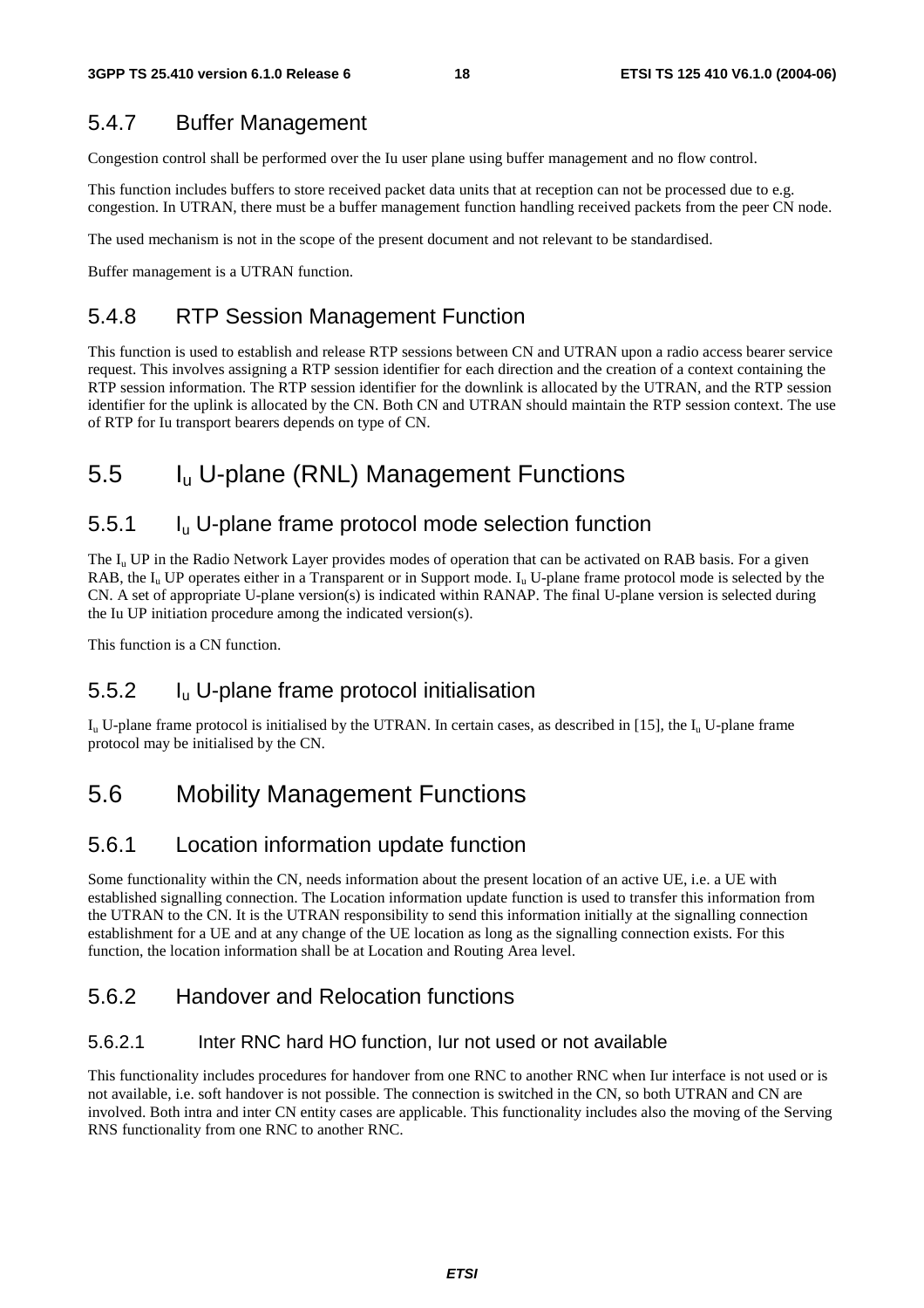#### 5.6.2.2 Serving RNS Relocation function

This functionality allows moving the Serving RNS functionality from one RNC to another RNC, e.g. closer to where the UE has moved during the communication. The Serving RNS Relocation procedure may be applied when active cell management functionality has created a suitable situation for it. Both UTRAN and CN are involved.

#### 5.6.2.3 Inter system Handover (e.g. UMTS-GSM) function

Inter system handover is performed when a mobile hands over between cells belonging to different systems such as GSM and UMTS. For intersystem handover between UMTS and GSM, the GSM procedures are used within the GSM network. Both UTRAN and CN are involved.

NOTE: The GSM BSSMAP procedures are outside the scope of the present document.

### 5.6.2A Inter System Change (e.g. UMTS-GSM) function

Inter system change is performed when a GPRS attached mobile moves from cells belonging to different systems such as GSM and UMTS. For intersystem change between UMTS and GSM, the GPRS procedures are used within the GPRS network. Both UTRAN and CN are involved.

### 5.6.3 Paging Triggering

The Core Network shall, when considered necessary, trigger the Location/Routing/RNC Area paging in the UTRAN system.

### 5.6.4 Shared Networks Access Control

The Shared Networks Access Control function allows the CN to request the UTRAN to apply UE specific access control to the UTRAN and the neighbouring networks on a PLMN or an SNA basis. The Shared Networks Access Control function is further described in [1].

### 5.6.5 GERAN System Information Retrieval

In order to provide the UE with system information related to NACC towards a GERAN system - to be used as an optimisation - the GERAN System Information Retrieval function allows the source system to request GERAN (via CN) to provide this system information. The request and subsequent transfer of the GERAN System Information is performed transparently with the RIM function. The RIM function is further described in [1]

### 5.7 Security Functions

#### 5.7.1 Data Confidentiality

#### 5.7.1.1 Radio interface ciphering function

The radio interface shall be ciphered upon request of the Core Network. Both Signalling and user data may be subject to ciphering. The ciphering shall be done within UTRAN.

#### 5.7.1.2 Ciphering key management function

The ciphering key and the permitted algorithm shall be supplied by the CN. UTRAN selects the used algorithm.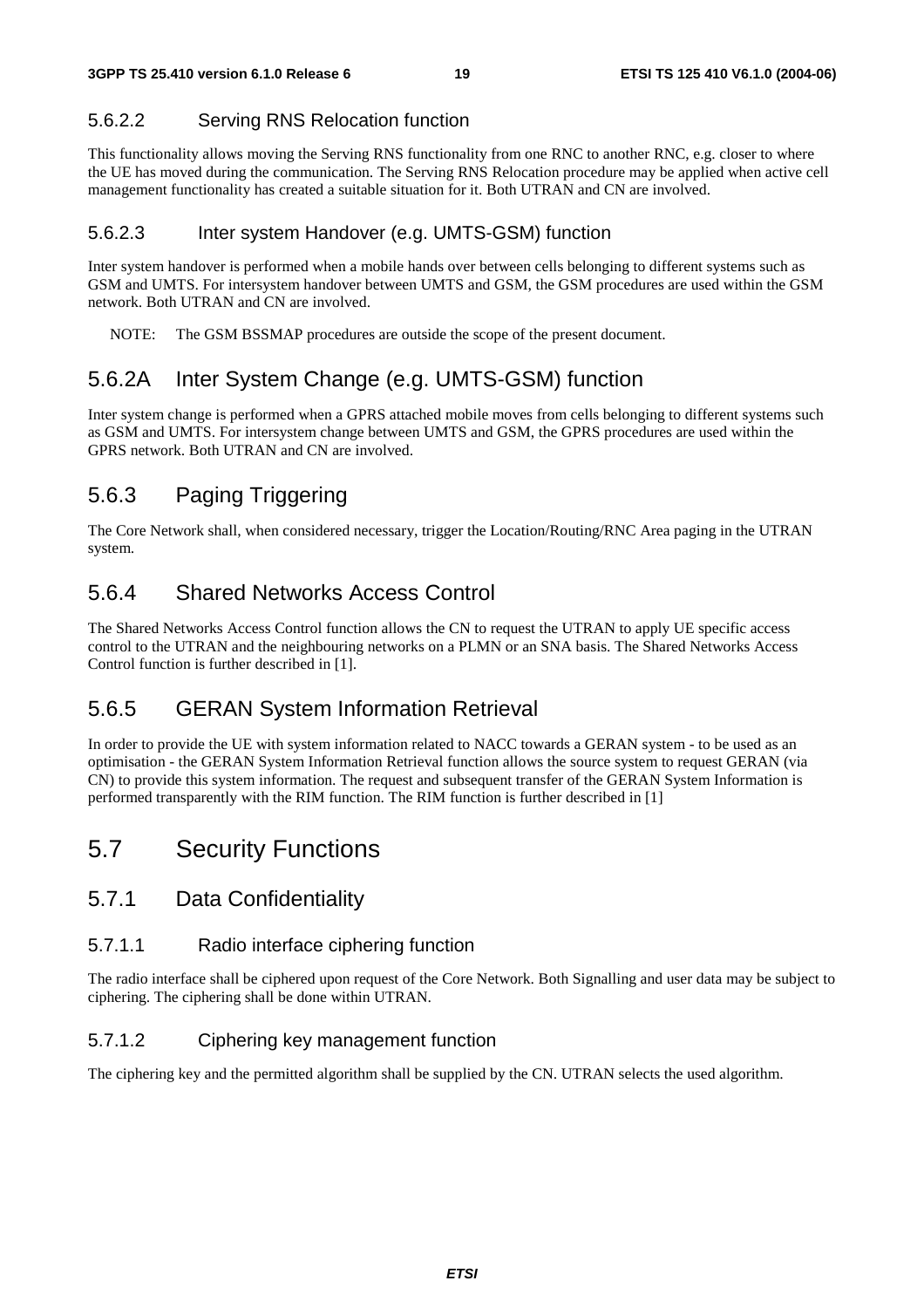### 5.7.2 Data integrity

#### 5.7.2.1 Integrity checking

The purpose of the integrity check is to make sure that the signalling continues between the same elements as by authentication. The integrity check shall be done within the UTRAN.

#### 5.7.2.2 Integrity key management

The integrity key and the permitted algorithm shall be supplied by the CN. UTRAN selects the used algorithm.

### 5.8 Service and Network Access Functions

### 5.8.1 Core Network signalling data transfer function

The NAS CN signalling data such as Call Control (CC), Session Management (SM), Mobility Management (MM), Short Message Services Point to Point and Supplementary Services (SS) shall be transparently conveyed between the CN and the UE. Over the Iu interface, the same Iu interface channel that is used for the UTRAN-CN signalling shall be used.

### 5.8.2 Data Volume Reporting

The data volume reporting function is used to report the volume of unacknowledged data to the CN. The function shall be in the UTRAN and is triggered from the CN.

### 5.8.3 UE Tracing

This feature allows tracing of various events related to the UE and its activities. This is an O&M functionality.

#### 5.8.4 Location reporting function

The positioning function performs the determination of the geographical position for an UE. The location reporting function transfers the positioning information between the UTRAN and the CN according to CN commands. This function involves UTRAN and CN.

## 5.9 Co-ordination Functions

### 5.9.1 Paging Co-ordination function

The two CN domain architecture implies need for a page co-ordination, i.e. handling of page triggered by one CN node when UE has a signalling connection to the other CN node. The paging co-ordination is performed by UTRAN and/or optionally by CN. The Common ID is used for UTRAN paging co-ordination. The CN provides the UTRAN with the Common ID.

The paging co-ordination is a UTRAN function. Optionally the paging co-ordination may be performed in the CN.

### 5.9.2 NAS Node Selection Function

The optional NAS Node Selection Function enables the RNC to initially assign CN resources to serve a UE and subsequently setup a signalling connection to the assigned CN resource.

The method by which the RNC initially assigns CN resources is implementation dependent.

The NNSF is described in detail in [25].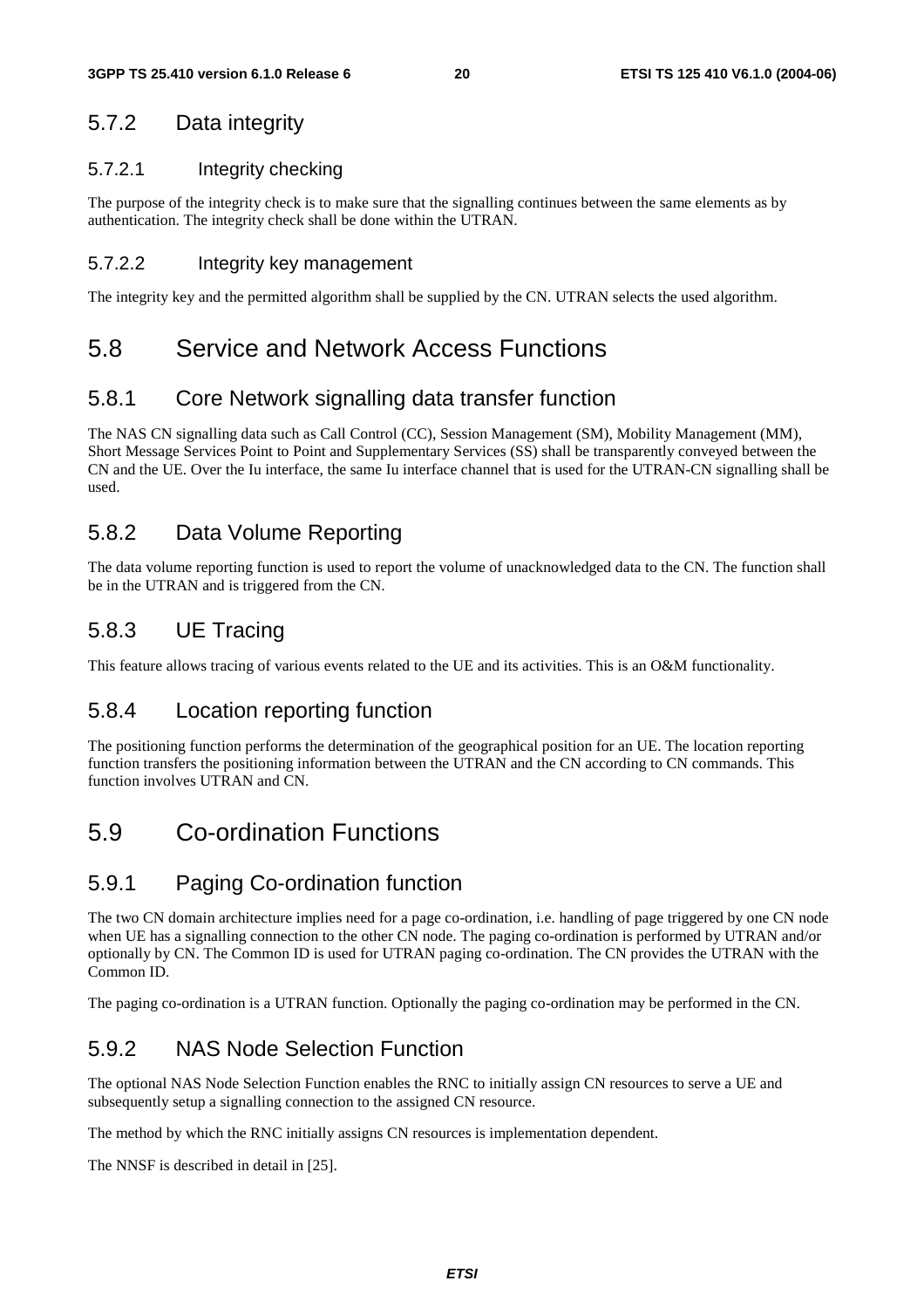## 5.9.3 Information Transfer Function

The Information Transfer function allows configuration data to be passed from the CN to the RNC upon CN trigger. This function is operated in acknowledged mode. It should be used by the CN to maintain alignment between the data as configured in the CN and the configuration data provided to the UTRAN. This may be used e.g. to coordinate the SNA geographical definition (LA to SNA mapping) between CN and UTRAN in order to apply access control on an SNA basis.

6 I<sub>u</sub> Interface Protocol Structure

## 6.1 General

The Radio Network signalling over Iu consists of the Radio Access Network Application Part (RANAP). The RANAP protocol consists of mechanisms to handle all procedures between the CN and UTRAN. It is also capable of conveying messages transparently between the CN and the UE without interpretation or processing by the UTRAN.

Over the  $I_u$  interface the RANAP protocol is, e.g. used for:

- Facilitate a set of general UTRAN procedures from the Core Network such as paging -notification as defined by the notification SAP in [3].
- Separate each User Equipment (UE) on the protocol level for mobile specific signalling management as defined by the dedicated SAP in [3].
- Transfer of transparent non-access signalling as defined in the dedicated SAP in [3].
- Request of various types of UTRAN Radio Access Bearers through the dedicated SAP in [3].
- Perform the SRNS Relocation function.

The Radio Access Bearers are provided by the Access Stratum.

Over Iu-BC, a datagram mechanism is used, so there is no clear separation of control and user planes, and the SABP protocol is used for data transfer and signalling.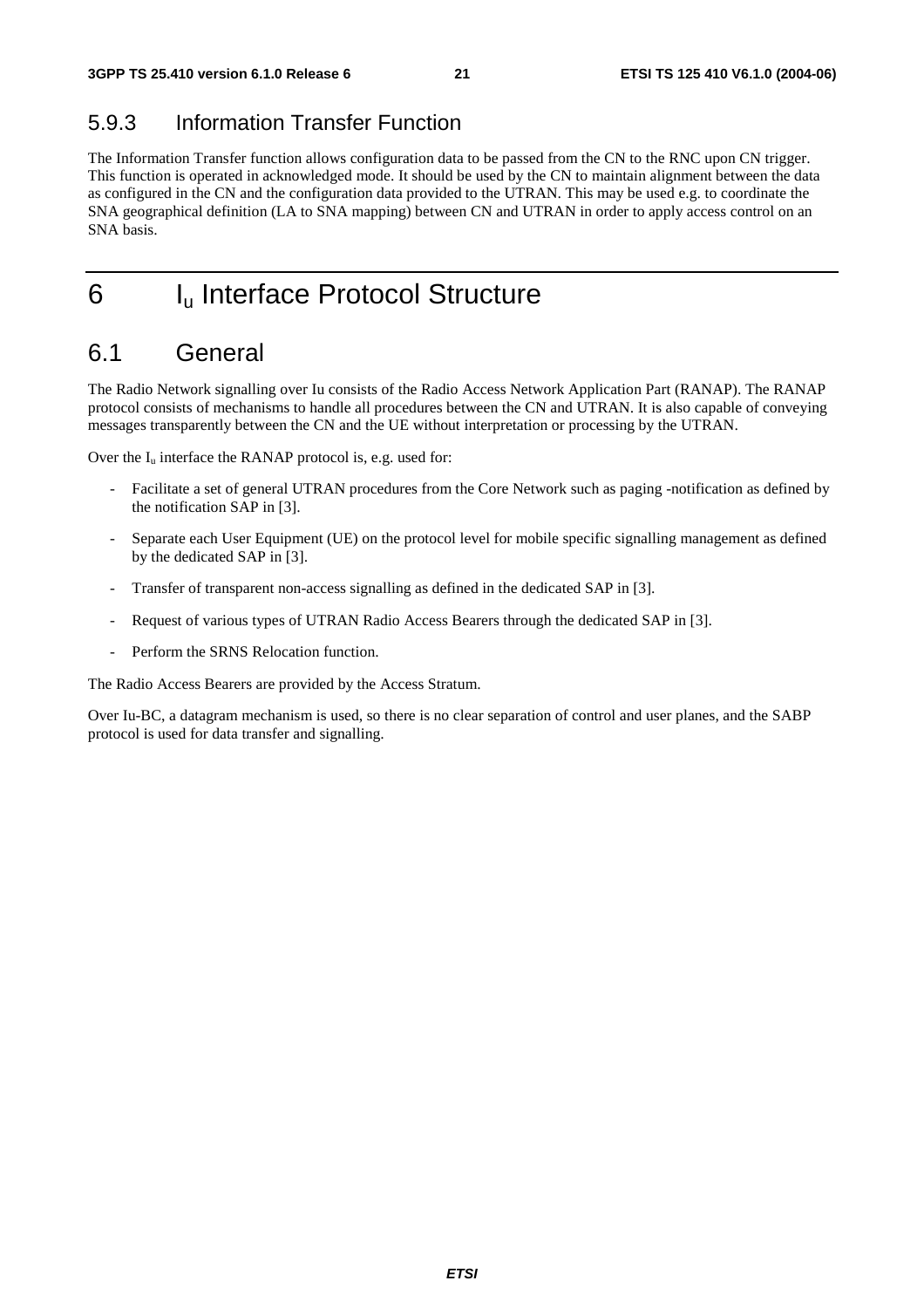## 6.2 Iu-CS

Figure 6.1 shows the protocol structure for  $I_u$ -CS, following the structure described in [1].

| Radio<br>Network              |                             | <b>Control Plane</b> |                                                              |                |                             | <b>User Plane</b>              |
|-------------------------------|-----------------------------|----------------------|--------------------------------------------------------------|----------------|-----------------------------|--------------------------------|
| Layer                         | <b>RANAP</b>                |                      |                                                              |                |                             | <b>Iu UP Protocol</b><br>Layer |
| Transport<br>Network<br>Layer | Transport   Network<br>User | Plane                | <b>Transport Network</b><br><b>Control Plane</b><br>Q.2630.2 |                | Transport   Network<br>User | Plane                          |
|                               |                             | <b>SCCP</b>          | Q.2150.1                                                     |                |                             |                                |
|                               | M3UA                        | MTP3b                | MTP3b                                                        |                |                             |                                |
|                               |                             | SSCF-<br><b>NNI</b>  | SSCF-<br><b>NNI</b>                                          |                |                             | RTP/                           |
|                               | <b>SCTP</b>                 | <b>SSCOP</b>         | <b>SSCOP</b>                                                 |                | AAL <sub>2</sub>            | $RTCP*)$                       |
|                               | $_{\rm IP}$                 | AAL5                 | AAL5                                                         |                |                             | UDP/IP                         |
|                               |                             |                      |                                                              |                |                             |                                |
|                               | Data Link                   | <b>ATM</b>           | <b>ATM</b>                                                   |                | <b>ATM</b>                  | Data Link                      |
|                               | $\blacksquare$              |                      | Physical Layer                                               | $\blacksquare$ |                             |                                |
|                               |                             |                      |                                                              |                |                             |                                |

\*) RTCP is optional.

**Figure 6.1: Iu –Interface Protocol Structure towards CS Domain**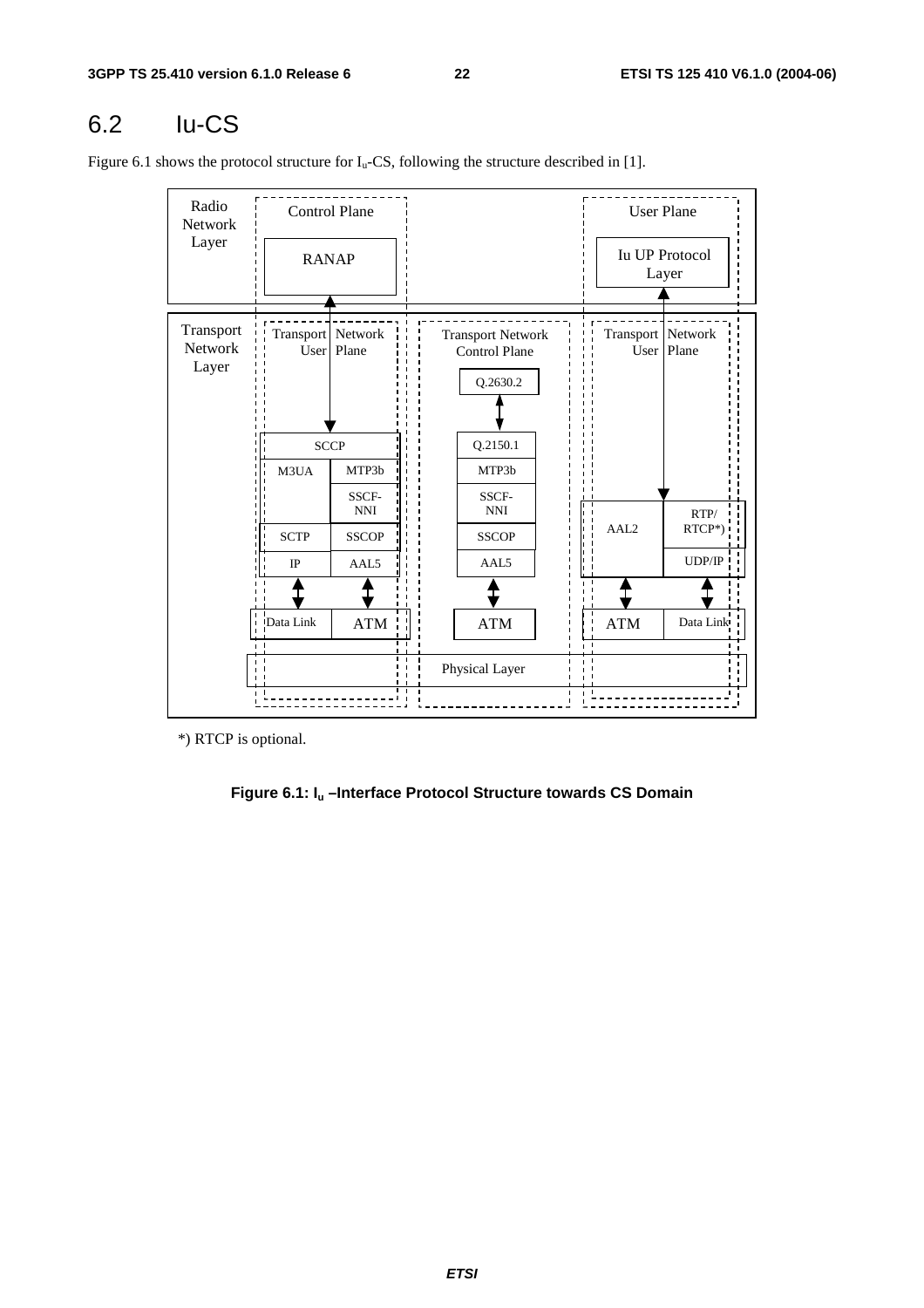## 6.3 Iu-BC

Figure 6.2 shows the protocol structure for the  $I_u$ -BC.



**Figure 6.2: Iu Interface Protocol Structure towards Broadcast Domain**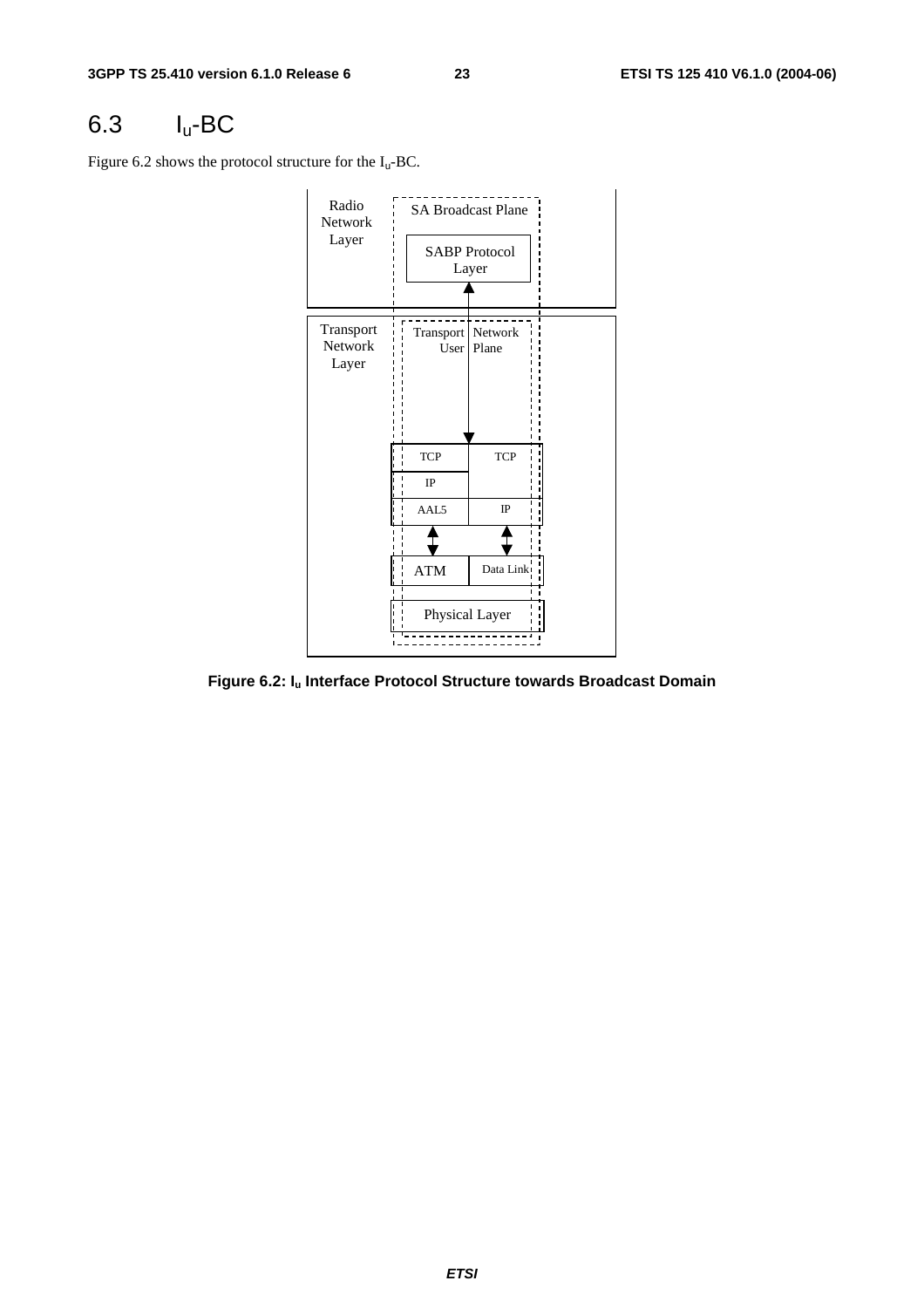## 6.4 Iu-PS

Figure 6.3 shows the protocol structure for Iu-PS, following the structure described in [1].



Figure 6.3: I<sub>u</sub> Interface Protocol Structure towards PS Domain

## 7 Other I<sub>u</sub> Interface Specifications

## 7.1 UTRAN I<sub>u</sub> Interface: Layer 1 (3GPP TS 25.411)

3GPP TS 25.411 [4] specifies the range of physical layer technologies that may be used to support the Iu interface.

## 7.2 UTRAN Iu Interface: Signalling Transport (3GPP TS 25.412)

3GPP TS 25.412 [5] specifies the signalling bearers for the RANAP and transport network control plane protocols for both Iu-PS and Iu-CS.

## 7.3 UTRAN Iu Interface: RANAP Specification (3GPP TS 25.413)

3GPP TS 25.413 [6] specifies the RANAP protocol for radio network control plane signalling over the Iu interface.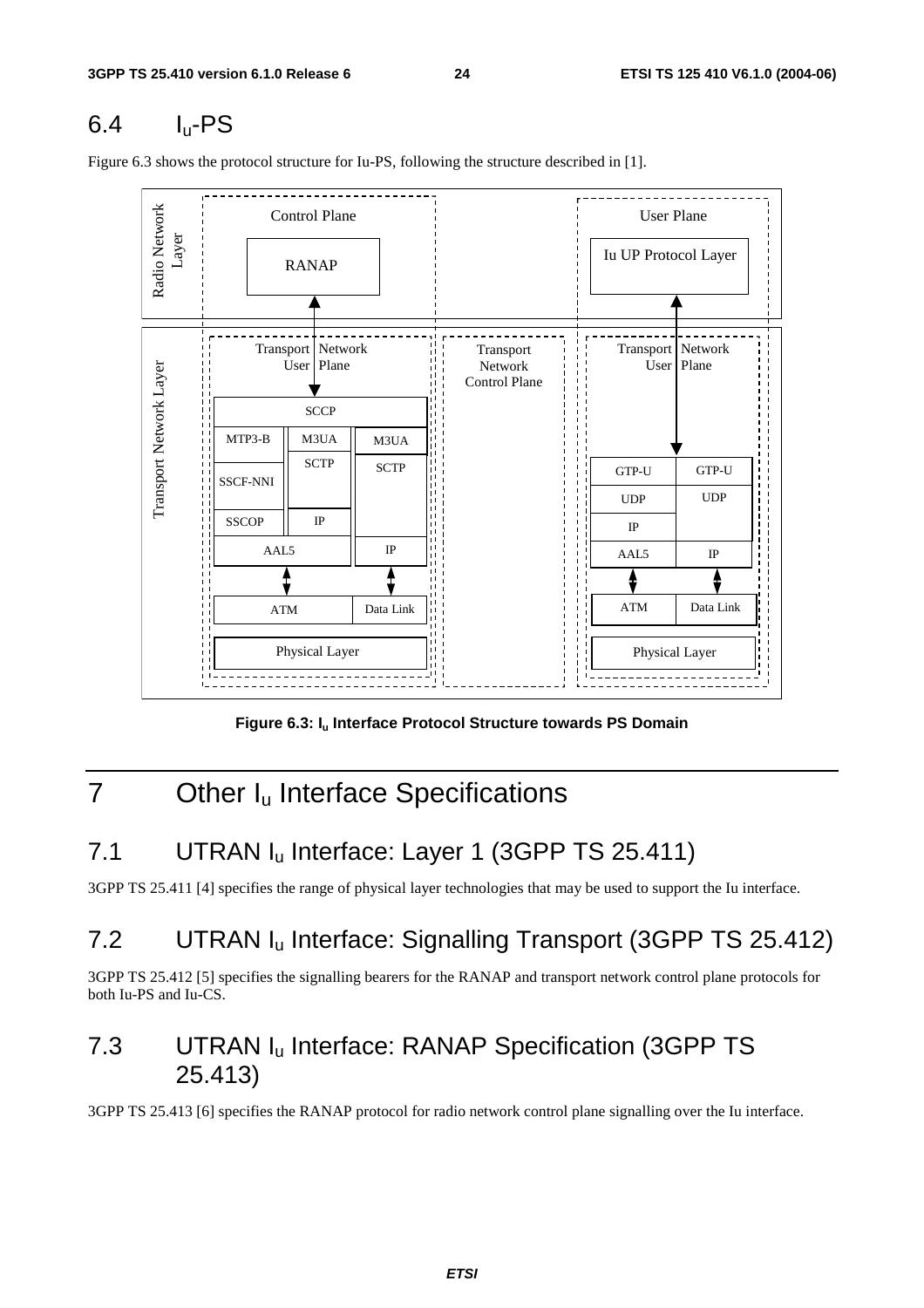## 7.4 UTRAN I<sub>u</sub> Interface: Data Transport and Transport Signalling (3GPP TS 25.414)

3GPP TS 25.414 [7] specifies the transport bearers for the user plane of the Iu interface. It also specifies the protocol used to control these transport bearers.

## 7.5 UTRAN I<sub>u</sub> Interface: CN-UTRAN User Plane Protocol (3GPP TS 25.415)

3GPP TS 25.415 [8] specifies the user plane frame handling protocol for the Iu interface.

## 7.6 UTRAN Iu Interface: Service Area Broadcast Protocol SABP (3GPP TS 25.419)

3GPP TS 25.419 [14] specifies the communication requirements over the Iu interface towards the BC domain.

## 7.7 Summary

The present document, 3GPP TS 25.410, specifies the general aspects and principles of the  $I_u$  interface as a whole.

The relationship between the other technical specifications that define the UTRAN Iu interface is shown in figure 7.1.



#### **Figure 7.1: Summary of Iu Interface Specification Structure**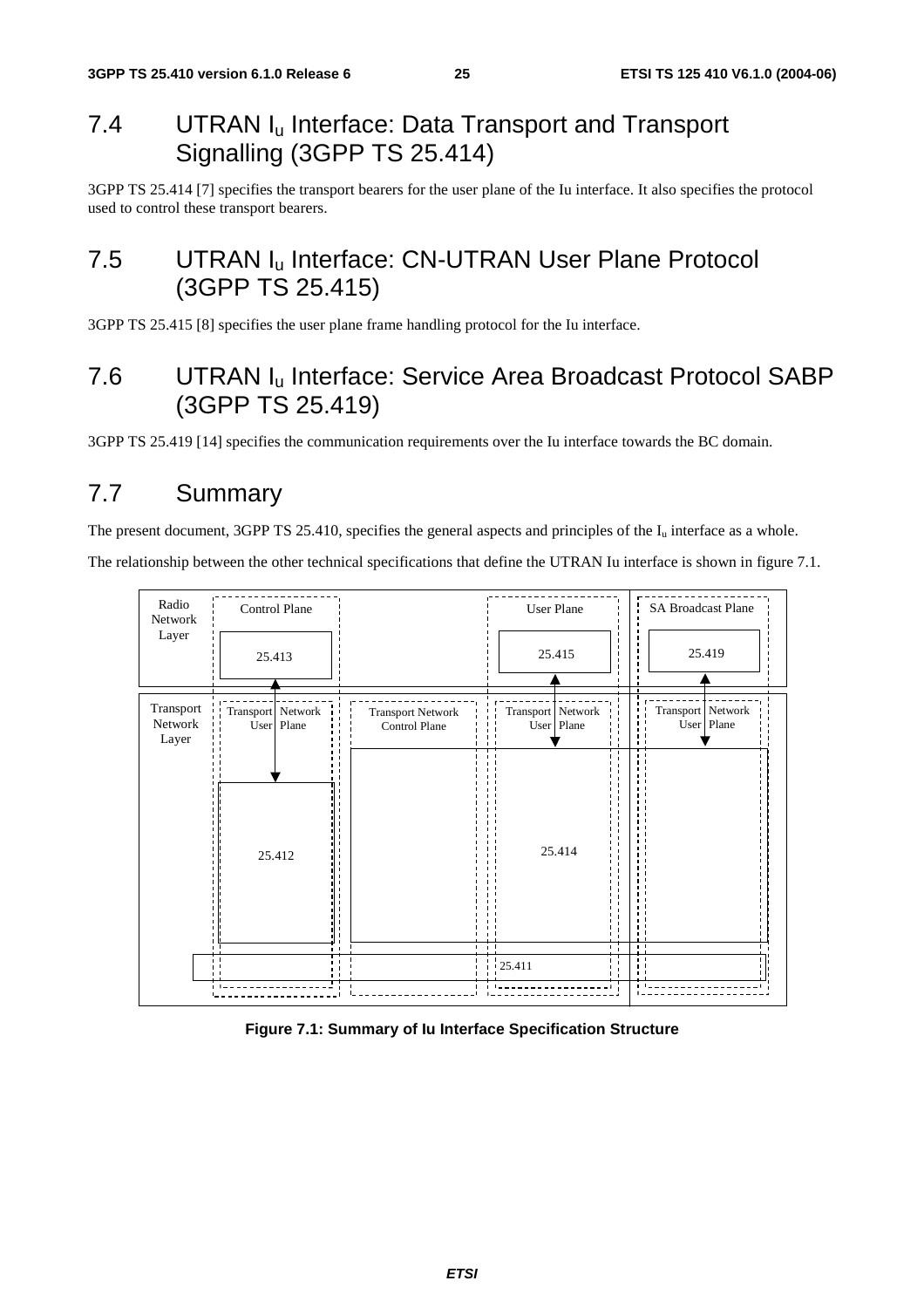## Annex A (informative): Change history

| <b>Change history</b> |         |                          |           |                       |                                                        |  |  |  |
|-----------------------|---------|--------------------------|-----------|-----------------------|--------------------------------------------------------|--|--|--|
| <b>TSG RAN#</b>       | Version | CR.                      | Tdoc RAN  | <b>New</b><br>Version | Subject/Comment                                        |  |  |  |
| <b>RAN 05</b>         |         |                          |           | 3.0.0                 | Approved at TSG RAN #5 and placed under Change Control |  |  |  |
| <b>RAN 06</b>         | 3.0.0   | $\overline{\phantom{a}}$ |           | 3.1.0                 | Approved at TSG RAN #6 and placed under Change Control |  |  |  |
| <b>RAN 07</b>         | 3.1.0   | -                        |           | 3.2.0                 | Approved at TSG RAN #7                                 |  |  |  |
| <b>RAN 10</b>         | 3.2.0   | 005<br>007<br>008        | RP-000609 | 3.3.0                 | Approved at TSG RAN #10                                |  |  |  |
|                       |         |                          |           |                       |                                                        |  |  |  |

| <b>Change history</b> |       |               |           |   |                                                                                          |       |            |  |  |
|-----------------------|-------|---------------|-----------|---|------------------------------------------------------------------------------------------|-------|------------|--|--|
| <b>Date</b>           | TSG # | TSG Doc.      | <b>CR</b> |   | <b>Rev Subject/Comment</b>                                                               | Old   | <b>New</b> |  |  |
| 03/2001               | 11    | RP-010163 15  |           |   | Approved at TSG RAN #11 and placed under Change Control                                  |       | 4.0.0      |  |  |
| 06/2001               | 12    | RP-010372 018 |           |   | Approved at TSG RAN #12                                                                  | 4.0.0 | 4.1.0      |  |  |
| 06/2001               | 12    | RP-010391 022 |           |   | Approved at TSG RAN #12                                                                  | 4.0.0 | 4.1.0      |  |  |
| 09/2001               | 13    | RP-010577 020 |           | 4 | Intersystem Change clarifications                                                        | 4.1.0 | 4.2.0      |  |  |
| 09/2001               | 13    | RP-010593 021 |           | 2 | Iu UP version selection                                                                  | 4.1.0 | 4.2.0      |  |  |
| 09/2001               | 13    | RP-010697 009 |           | 7 | Iu connection principles enhancement, CS domain                                          | 4.1.0 | 4.2.0      |  |  |
| 12/2001               | 14    | RP-010847 024 |           |   | SS7 point codes over lu-cs                                                               | 4.2.0 | 4.3.0      |  |  |
| 12/2001               | 14    | RP-010847 026 |           |   | <b>Iu-BC Connectivity</b>                                                                | 4.2.0 | 4.3.0      |  |  |
| 12/2001               | 14    | RP-0108471028 |           |   | SCCP Connection Release Initiated by RNC in Abnormal case                                | 4.2.0 | 4.3.0      |  |  |
| 12/2001               | 14    | RP-010847 031 |           |   | Addition of "Specification Notations" Section                                            |       | 4.3.0      |  |  |
| 12/2001               | 14    | RP-0108701029 |           |   | Confusing use of 'per CN Domain'                                                         |       | 4.3.0      |  |  |
| 03/2002               | 15    | RP-020189 032 |           | 3 | Introduction of IP transport option in UTRAN                                             | 4.3.0 | 5.0.0      |  |  |
| 03/2002               | 15    | RP-0202571036 |           |   | NNSF Impacts upon the Iu Interface Connectivity                                          | 4.3.0 | 5.0.0      |  |  |
| 06/2002               | 16    | RP-020405 039 |           |   | Correction of TNL release                                                                | 5.0.0 | 5.1.0      |  |  |
| 09/2002               | 17    | RP-020599 042 |           |   | Inclusion of RANAP message in RNC initiated SCCP Connection<br>Request                   | 5.1.0 | 5.2.0      |  |  |
| 12/2002               | 18    | RP-020764     | 043       | 2 | Introduction of the Access Control Function                                              | 5.2.0 | 5.3.0      |  |  |
| 12/2003               | 22    |               |           |   | Introduction of Release 6 specification                                                  | 5.3.0 | 6.0.0      |  |  |
| 06/2004               | 24    | RP-040182     | 052       |   | Introduction of Iu support of Network Assisted Cell Change from<br><b>UTRAN to GERAN</b> | 6.0.0 | 6.1.0      |  |  |
| 06/2004               | 24    | RP-040254 054 |           |   | Completion of the REL-5 IP Transport WI                                                  | 6.0.0 | 6.1.0      |  |  |